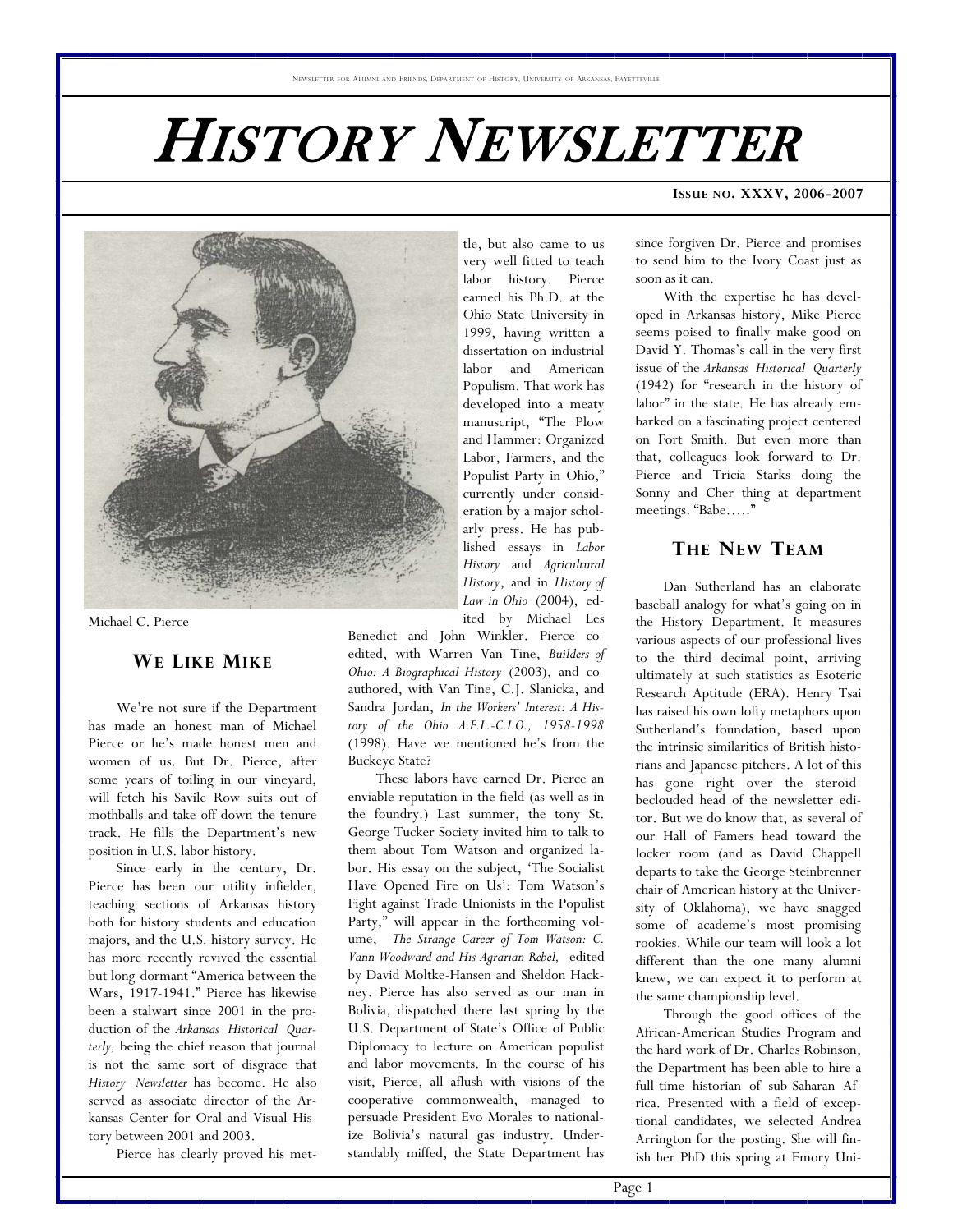versity, having completed a dissertation entitled "Turning Water into Gold: Power, Culture, and Colonial Development around Victoria Falls, Zambia 1880 -1930." Arrington comes to the University of Arkansas laden with honors and experience. She has taught at Emory, Clark Atlanta University, Reinhardt College, and Georgia State University, and currently holds both a Mellon Teaching Fellowship and a Fulbright Research Fellowship. We don't know if she has as many pith helmets as Joel Gordon has fezzes, but her research has taken her to Zambia, Zimbabwe, Botswana, a number of West African nations, and England. She speaks both Shona and Tonga, so has no problem hailing cabs in New York City.

 Department members are still chuckling over our good fortune in being able to recruit Calvin White before New York or Boston teams did. White earned a doctorate this spring at the University of Mississippi but has already won considerable recognition for his pioneering work on the Church of God in Christ, a large and influential, but woefully understudied, Pentecostal denomination. His dissertation, "They Danced and Shouted into Obscurity: A History of the Church of God in Christ and its International Impact upon People of African Descent," addresses "the extent to which class, respectability, and efforts of racial uplift intersected in the development of African Americans' religious traditions and racial identity after emancipation." A native of Arkansas, White earned his BA and MA at the University of Central Arkansas, and has taught at UCA, Ol' Miss, and Pulaski Technical College, where he won teaching awards both from the college and the Arkansas Association of Two Year Colleges. In 2005, White held a prestigious fellowship from the Gilder Lehrman Institute of American History.

 Benjamin Grob-Fitzgibbon will teach modern Britain and its empire with the same Irish lilt as his predecessor, Tom Kennedy. Certain broke-down Department members have been hoping that Grob-Fitzgibbon was simply deceptively youthful in appearance, in the manner of David Sloan. Instead, he turns out to be a dismayingly accomplished *young* man. An undergraduate thesis he completed at Ithaca College was published in 2004 as *The Irish Experience during the Second World War: An Oral History.*  This spring, a distinguished house, Pal-

grave-Macmillan, will bring out *Turning Points of the Irish Revolution: The British Government, Intelligence, and the Cost of Indifference, 1912-1921,* based on the dissertation Grob-Fitzgibbon completed at Duke last year. He has also published essays on intelligence and terrorism in assorted journals and collections. Over the past year, Dr. Grob-Fitzgibbon has been a visiting assistant professor at Duke and has also taught at North Carolina State University in Raleigh.

 Each of our rookies will get the full back -of-the-baseball-card treatment in next year's *History Newsletter.* In the meantime, play ball!

# **36TH ANNUAL AWARDS AND INITIATION BANQUET**

 Given our sharp tongues and flirtatious ways, it was altogether appropriate that the Department assembled at Fayetteville's Tart House on May 4, 2006 for the 36th annual Phi Alpha Theta banquet. Yet faculty and friends were in a gentle (if exuberant) mood as we celebrated History's best students and gave David Sloan an affectionate heave-ho.

 Though Alpha chapter president Col. Derek Everett used the occasion to blatantly electioneer for a second term, Phi Alpha Theta faculty advisors Beth Schweiger and Kathy Sloan managed nevertheless to initiate the following accomplished students into the order: Clark A. Donat, Valerie Farris, Michael D. Hammond, Suzanna Hicks, Aaron Moulton, Zachary N. Pharr, Zachary Wagner, and Heather Whelan.

 David Sloan, the lame-duck chair of the Graduate Studies Committee and his worthy successor, Richard Sonn, presented the following awards to graduate students: *Gordon McNeil Award for best graduate paper:* Brandon Marshall; *George Billingsley Award for the best paper on a Middle Eastern or Asian topic:* Ross Brown; *James J. Hudson Award for Military History:* Ben Hash; *Mary Hudgins Research Grant in Arkansas History:* Brent Riffel; *Franklin County Fellowship:* Brent Riffel; *Gordon McNeil Award for an outstanding student in European history:* Natalie Hall; *David W. Edwards Scholarship for outstanding undergraduate study of history:* David Prater, Lonnie Strange; *Walter Lee Brown Scholarship for outstanding research in American history:* Bethany Larson; *Georgia Victoria Gwynllian Saunders Award for the outstanding senior majoring in history who is also a veteran:* Robin Henry; *Alpha Chapter of Phi Alpha Theta Award for an outstanding undergraduate paper:* Cody Hackett, Lael Simons; *Sidney Moncrief Scholarship for outstanding work in African American history:* Kathryn Allen;

*Oscar Fendler Award for the best paper on an Arkansas or Southern history topic:* Jessica Rogers; *George W. Ray Memorial Award for the study of western civilization:* Anna Pfeifler; *Robert E. Reeser Award for Classical Studies:* Kris Paul McNeely; *J. Margaret Roberts Award awarded to an outstanding senior history major:* Andrew Williams.

 The following senior history majors received Certificates of Academic Excellence for maintaining stratospheric grade point averages: Kathryn Allen, Laura Beall, Melanie Cawthorn, Clark Donat, Valerie Farris, Haley Grogan, Cody Hackett, Lana Hass, Douglas Herbert, Aric Kirk, Jennifer Koenig, Sophia Lafferty-Hess, Adam Lentz, Constance Mash, Kris McNeely, Tristan Myers, David Powell, David Prater, Jessica Rogers, Grantland Rollins, Sarah Rowley, Virginia Thompson, William Watson, Heather Whelan, Carolyn Wise, Robert Wubbena.

 Joining the fun was Phi Alpha Theta's distinguished lecturer for 2006, Dr. Pete Sigal of Duke University. Sigal, the author from *From Moon Goddesses to Virgins: The Colonization of Yucatecan Maya Sexual Desire* (2000) and editor of *Infamous Desire: Male Homosexuality in Colonial Latin America* (2003), had delivered an address earlier in the day titled "Tezcatlipoca: A Queer Aztec God?" Hipsters thought it was swell, while positivist troglodytes were just as impressed by Professor Sigal's shoes, which Tom Wolfe, some forty years ago, would have described as being of the "winkle-picker genre."

 Of all the things there were to celebrate that evening, the assembled throng proved most intent on celebrating David Sloan upon his retirement. Spontaneous cheering and toasts erupted throughout the proceedings, at one point driving Sloan to take shelter under his table. Lynda Coon read a tribute from erstwhile colleague Michael O'Brien (it is reproduced below), while Tom Kennedy was moved to yet another poetical outburst. It follows:

# **David, Retiring**

Let us now speak of our man Sloan And recount the ways he stands alone Among the professors who have passed this way.

- Some stayed way too long, some refused to stay
- But from this pack our man emerges So we're driven on by dynamic surges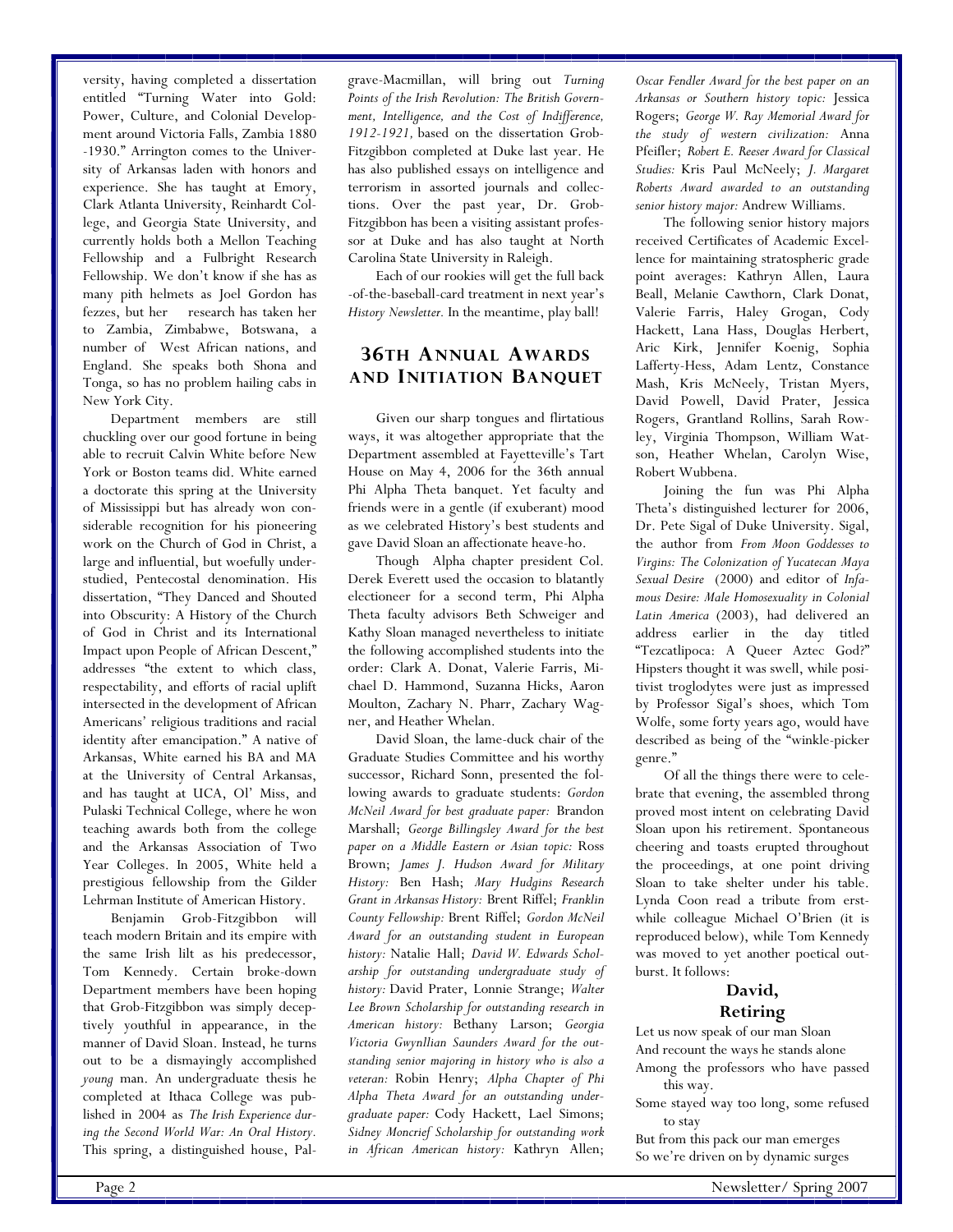- To speak of experiences that may surprise or delight
- As a few of these wonders we bring to the light.
- We know our Southern neighbors wish to come over
- To work in our fair land of wealth and green clover
- But few of you would have occasion to know
- Once our man was turned back from Mexico.
- It was a hot summer day close by South Padre

When he was summarily turned away

- And the man at the border said loud and clear:
- "Hey hippie `Gringo´ you can't come in here."
- Why he was rejected of course we can't know.

Possibly revenge for the Alamo?

- Another part of his past of which few are aware,
- With his calm demeanor and *savoir faire,*
- There was a time our hero would rather eat glass

Than have to appear before any class.

Not because he wasn't fully prepared

- But only because he was so damned scared
- He might not be able to answer some question
- Or might overhear an impertinent suggestion:
- "Hey, kid why'd your mama put you up there."
- Or "You might want to think about cutting your hair."
- So while others got ready by mugging and preening
- They would turn to see David rapidly greening.
- And let me tell you the times were a bunch
- When he involuntarily gave up his lunch
- And then there's the saga of Sonny and Gunner
- That all took place one week in the summer.

My wife and children being briefly away, David stayed over at my house to play.

- We spent every morning stamping out ignorance
- And afternoons performing a sweet summer dance.

A table at George's, a turn at softball He was Sonny; I was Gunner; ah, we had it all.

- There was one special night when we'd won a ball game
- We stopped for refreshment at place I won't name.
- And after we had eaten and drunk to our fill
- We saw that the night was very young still
- For two loose cannons like Sonny and Gunner
- Who surely could find someplace that was funner.
- We did just that and there found some friends.
- Without bothering to bore you with all the loose ends
- When we finally neared home and the sun was just rising,
- We observed coming towards us a figure surprising.
- The venerable professor on his constitutional walk
- Who o'watched neighborhood morals like a fierce chicken hawk.
- If he saw us arriving at this time in the morn,
- Our characters, at least, would be objects of scorn.
- Sonny, that's David, thought fast in his seat

He whipped into the driveway and just kept on going

Passed big house and dog house, sure there's no way of knowing

How far he'd have traveled if we hadn't been stopped

By a stout stone wall by vegetation o'topped.

- And as we sat laughing neath the fast rising sun
- We knew the era of Sonny and Gunner was done.

It was a great world for that little while

And we'll always look back at it with a smile.

- So, it's been lots of laughs and even some tears
- But altogether its been a fine thirty-nine years.

And if we're all back after thirty-nine more

Our David will still look like he's just thirtyfour.

# **O'BRIEN ON SLOAN**

 News reaches me that Sloan is retiring. I cannot see why, other than that he is pretty old, probably exhausted, somewhat deaf, and possibly bored. I presume that these considerations have finally outweighed the grim necessities arising from a life of some emotional irregularity. Nonetheless it is my impression—not knowing precisely how bored or exhausted he may be, it can only be an impression—that his going will be a loss to

the Department of History. For me, it will be a gain. Already he has proposed a golfing expedition for us to Scotland, although I am unsure whether he has realized that a links course is not designed for his temperament. He likes (or used to like) a day out enlivened by the occasional tantrum, evidenced by a club thrown into a pond, a club wrapped round a tree. But Scottish links courses do not have ponds or trees. So I do not know how we will get on.

 I knew David most intimately when I worked in the History Department in the 1980s. I do not know about now, but then the History Department was a world inhabited by a very, very odd collection of people— for an account of how odd, you will need to wait for the chapter in my memoirs provisionally entitled "The Acrobat, Danny Boy, and the Strange Affair of the Florence Williams Banquet." Almost none of these people came from Arkansas. Indeed only some of them ever acknowledged that they *were* in Arkansas. Fayetteville served as a sort of refugee camp, for those who had accidentally drifted from Ohio, Chicago, Cornwall, and California. Among the refugees, David had his own corner on oddness. He came from a canyon, it was said, even by him. He had, as a child—it was further said— gone off to join the circus, was nearly in television, had once a deep interest in sororities, and was a brilliant teacher, only sometimes incapacitated by trepidation. Of everyone around in the Department—that strange miscellany of ambitious and resentful assistant professors, melancholy and resentful associate professors, and self-absorbed and resentful full professors which made the little world—David had the widest curiosity, the greatest intensity, the most competitive instincts, the gloomiest apprehensions, the sharpest wit, and the finest critical mind. In my now regrettably long experience, I can think of few others who combine certainty and doubt in such a wild and creative profusion. At least, few outside of an asylum or South Carolina.

 I was pleased then to be thought worthy of his friendship and still am. So I send him my most affectionate greetings and would like to express the hope, even the expectation, that retirement will lessen neither his certainty nor his doubt. *Michael O' Brien* 

*May 2006* 

**LBJ GETS THE WOODS**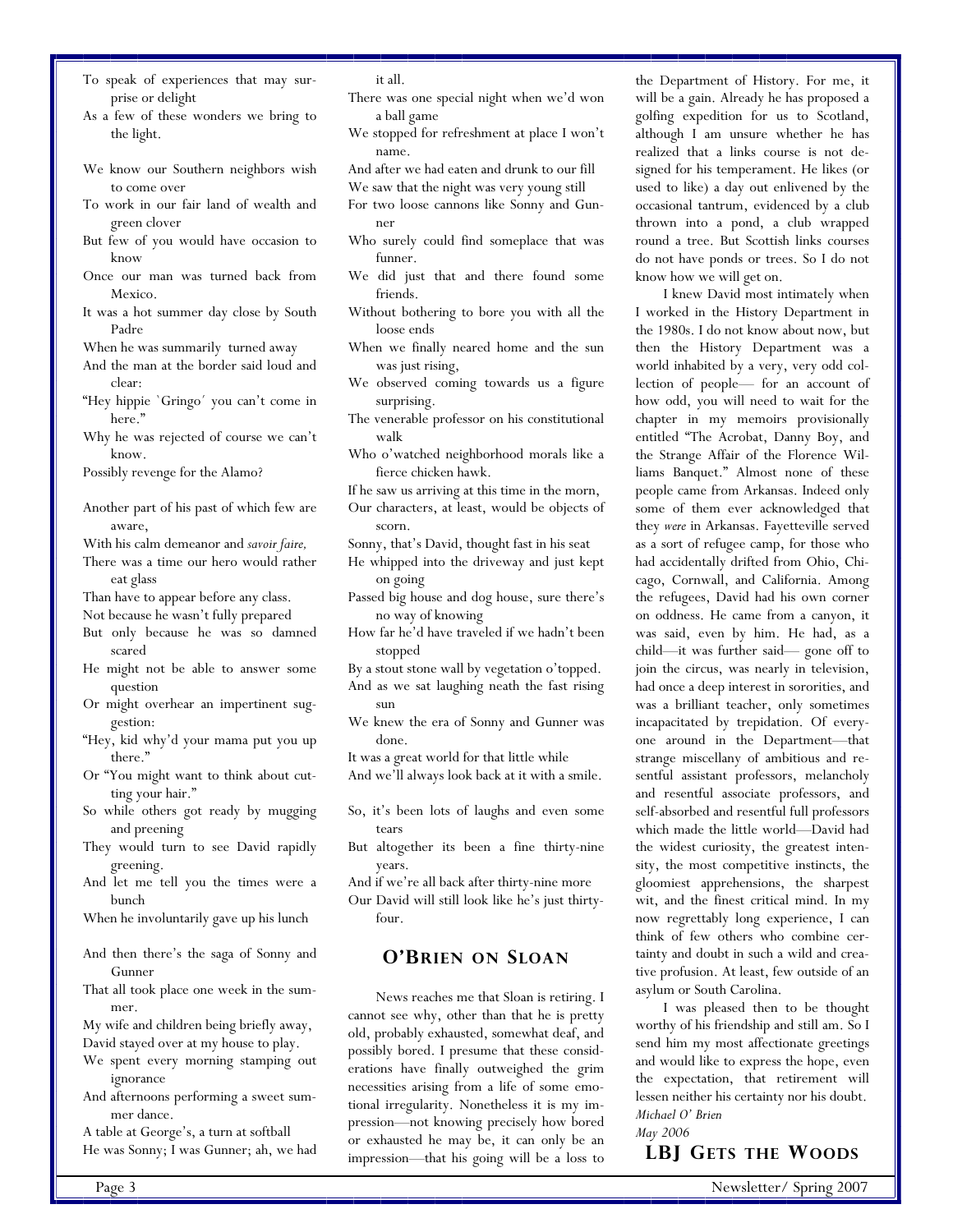#### **TREATMENT**

 Randall Woods' biography of Lyndon Johnson, *LBJ: Architect of American Ambition,* released last summer by Free Press, has been eagerly awaited by just about everybody who's not a knucklehead. They knew Woods would bring to the project all the skill and perception he's exhibited in a lifetime of studying American politics and foreign relations- virtues manifested in important work on Cold War diplomacy and Vietnam, as well as in the definitive biography of Johnson antagonist, J. William Fulbright. But they ought also to have known (the man's a Taylor Duck after all) that the Woods' treatment would be informed by the intuition, empathy, and intimate knowledge that comes from growing up in Johnson country—that high-speed collision of landscapes and cultures we call Central Texas (or, more precisely, the 10th district). Even Yankee reviewers have noted now these roots give Woods a distinct advantage over Johnson's Yankee biographers. Alan Brinkley has praised his "particularly good understanding of the nexus of race, class, family and religion that shaped Johnson's life."

 In addition to being produced by a scholar and Texan of the first magnitude, *LBJ: Architect of American Ambition* also benefits by being the first Johnson biography to be published since the release of his presidential tapes. The result has been widely lauded by reviewers. The *Washington Post* listed *LBJ* among the best books of 2006, terming it "masterful." The *New York Times* called it an "excellent biography that fully deserves a place alongside the best of the Johnson studies yet to appear." Woods enjoys the ribald LBJ anecdote as much as the next guy (ask him, for instance, about the one involving secretary of agriculture Orville Freeman). But he moves far beyond the crudities and caricatures to understand a man he calls "unbelievably intelligent," and possessed of an idealism of the Social Gospel variety, which drove both the passage of enduring civil rights and Great Society legislation but also the disastrous deepening of U.S. involvement in Vietnam.

*LBJ: Architect of American Ambition* will be published in paperback this autumn. We are hoping that it might also appear as an audio book narrated by Woods' wife, Rhoda, who has just about the best laugh in the world.

### **REQUIRED READING**

 Ask Bill Tucker. Everybody knows that. If you're going to Parkersburg and need to know a good place to eat, ask Bill. If you're going to Portales and need to know where to buy a good book, ask Bill. And if you're planning on making a major commitment of your nation's troops and treasure in the Middle East and need to know what you're getting into, you'd better ask Bill, too. Policymakers did not have the opportunity in 2002-2003 to go to the bookstore or library and snag a copy of Tucker's *Mahdis and Millenarians: Shi'ite Extremists in Early Muslim Iraq,* which is only now forthcoming from one of the world's most prestigious publishers, Cambridge University Press. But, given Tucker's lifetime of study of the Islamic Middle East, including Iraq and Iran, and his comprehensive knowledge of the scholarship of the region (which seems to reside there at the tip of his tongue), they really ought to have thought to ask Bill first.

 And ask Joel while you're at it. Associate Professor Joel Gordon has recently published a much needed scholarly biography of that central figure of Arab nationalism Gamel Abd al-Nasser, who led Egypt between 1952 and 1970. *Nasser: Hero of the Arab Nation* (Oneworld Publications, 2006) displays both Gordon's comprehensive knowledge of Nasserite politics and his intimate acquaintance with Egyption popular culture in plumbing the complexities of the man, the regime, and the legacy. Gordon writes, "A giant of postcolonial history, a leader who embodied the popular will of his people, the Arabs and others struggling for self-determination, nonetheless he remained an autocrat, surrounded by corrupt and corruptible agents of state repression." Part of a series, "Makers of the Muslim World," *Nasser* can be ordered at: *www.oneworldpublications.com.*

### **FRESH PHDS**

 The Department of History practically gave away doctorates in 2005, and you might well be hearing—off there in the distance the steady tramp of whole platoons of candidates marching toward their defenses later this year. In 2006, however only one of our students earned History's highest degree, but it was a long-awaited and well-deserved one.

**April L. Brown** is a professional photographer and can frequently be spotted enjoying the very best vantage points at local sporting events. However odd it might seem,

she has nevertheless persisted in her dedication to the historian's craft. Brown earned a BA in history at the University of Arkansas at Monticello. She has worked the Latin American desk since arriving in Fayetteville, completing a master's thesis entitled "The Elusive Ideology: Peronism and U.S. Relations with Argentina, 1945-1952," under the direction of Randall Woods. In the course of her dissertation research, she taught both halves of the U.S. history survey here at the U of A, presented papers at meetings of the Society for Historians of American Foreign Relations and the Southern Historical Association, as well as in Cuba, and contributed to *Arkansas Biography: A Collection of Notable Lives* (2000). Her dissertation, "Between Nationalism and Hegemony: The United States and the Cuban Revolution," was directed by Randall Woods. Dr. Brown now serves on the faculty at Northwest Arkansas Community College, where she teaches U.S. history, western civilization, and the history of the American frontier.

 Over the past year, recent and future occupants of this column have written that they've found work. Getting a bit ahead of herself, doctoral candidate **Aneilya Barnes** has secured a tenuretrack position in ancient history at Coastal Carolina University in South Carolina. Two other PhD candidates, **Derrick McKisick** and **Farid al-Salim**, have been visiting assistant professors of history at California University of Pennsylvania and Kansas State respectively. **Dr. Clea Bunch** (2004) now works as assistant professor of history at the University of Arkansas, Little Rock. After visiting at Wake Forest, **Dr. Nathan Howard** (2005) accepted a tenure track appointment at the University of Tennessee-Martin and has won a NEH Summer Institute fellowship for 2007. **Dr. Annette Morrow** (2005) has won that same fellowship for study of Roman religion at the American Academy in Rome.

# **DEPARTMENT HOSTS CONFERENCE, SPEAKERS**

 Trish Starks often impresses people as the Judy Garland "let's-put-on-a-show -in-the-barn" sort. But it required more than simply spunk to produce and stage manage the Twenty-Eighth Annual Mid-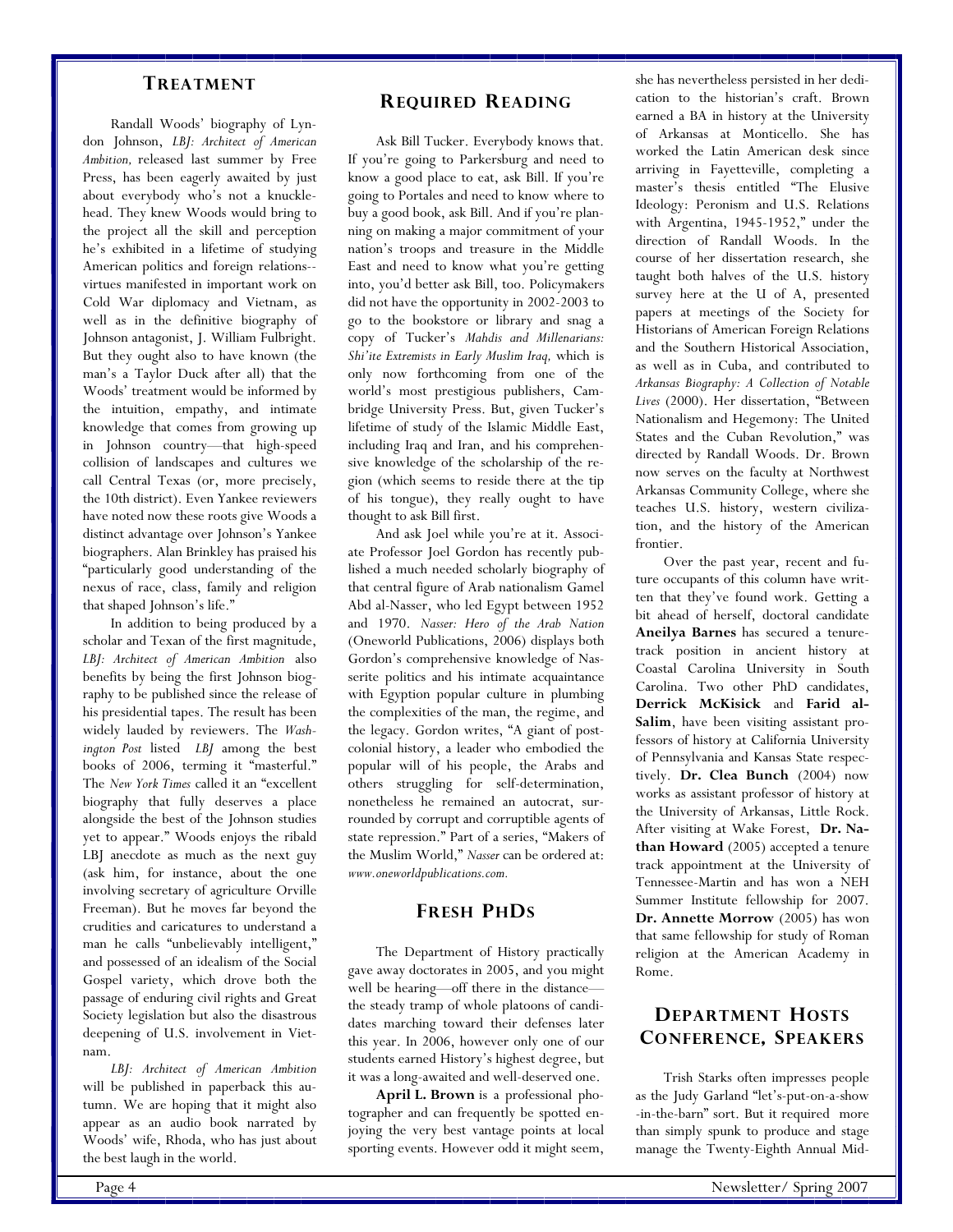America Conference on History in Fayetteville last September. Indeed, as with a Busby Berkeley number, the conference's elaborate choreography could probably be fully appreciated only from the air. The conference routinely draws scholars from colleges and universities in Arkansas, Missouri, Kansas, Oklahoma, and Texas, but Starks put on a show that brought participants from as far away as Ohio State, Clemson, the University of Illinois, Chicago, the University of Georgia, and Carleton University in Canada. Stretching across three days, the conference featured panels that spanned late antiquity to the present day, environmental history to the Civil War. Speakers included Joel Marcus of Duke Divinity School ("The Crucifixion as Parodic Exultation"), Tyler Anbinder of George Washington University ("Which Poor Man's Fight?: A New Look at the Union Draft during the Civil War"), and Amilcar Shabazz of Oklahoma State ("The History, Structure, and Influence of the Black Struggle for Reparations"). Department members pitched in to preside over panels and comment on papers, quite a number of which were presented by our own graduate students and alumni.

 The annual Timothy Donovan lecture series again highlighted fresh faces and new ideas in our field. On October 3, John Giggie, assistant professor of history and director of American studies at the University of Texas, San Antonio, gave an intriguing talk on the postbellum spread of the consumer economy to rural freed people, focusing on the role black ministers played as intermediaries between northern white manufacturers and their congregations. Giggie is the author of *After Redemption: Jim Crow and the Transformation of African American Religion in the Delta* (2007) and co-editor of *Faith in the Market: Religion and the Rise of Urban Commercial Culture* (2002) and *Race, Markets, and the Commodification of American Identities* (2007).

 Later in the autumn, Phi Alpha Theta sponsored a talk by Calvin White, Holloway Dissertation Fellow at the University of Mississippi, titled "In the Beginning There Stood Two: The Formation of the Church of God in Christ and African American Religious Identity in the South." As indicated elsewhere in this newsletter, the Department is mighty pleased that this will not be the last we see of Professor White. He joins the faculty this fall.

 The History motor fleet now sports bumper stickers reading "Our department's honors students can beat up your department's honors students." While our best and brightest are, in fact, too uniformly decent and well-behaved to ever make good on the threats we issue in their name, they nevertheless rate among the campus's fittest.

 Among other things, more of our students completed honors theses in 2006 than in any year since 1999. They were: Kathryn Allen, "Comparing Federal Responses to Hurricane Katrina and the Mississippi Flood in 1927" (director: Bob McMath); Jason Connolly, "The Logistics of the Roman Army in Ancient Germany" (director: Donald Engels); Valerie Farris, "After the Storm: Race Relations in Phillips County, Arkansas, after 1919" (director: Jeannie Whayne); Sophia Lafferty-Hess, "Birth Control in Mid-Twentieth Century America" (director: David Chappell); Adam Lentz, "Contortions of Virtue: The Ideological Basis for John Hargrave's Formation of the Kibbo Kift Kindred in Interwar Britain" (director: Thomas Kennedy); Tristan Myers, "American Governance of the Philippine Non-Christians, 1898-1917" (director: S. Henry Tsai); Jessica Rogers, "Black Chiefs, White Collars, and Greyfriars: French Missionaries among the Quapaws at Arkansas Post, 1673- 1763" (director: Jeannie Whayne); Sarah Rowley, "Courtesy, Culture, Courage: Women's Literary Clubs in Late 19th and Early 20th–Century Arkansas" (director: Charles Robinson); and Lindley Shedd, "Effiegene Locke Wingo: Arkansas's Second Congresswoman, 1930-1933" (director: Patrick Williams).

 The following history majors were elected to Phi Beta Kappa by the Alpha Arkansas chapter: Valerie Farris, Sophia Lafferty-Hess, Adam Lentz, Jessica Rogers, Sarah Rowley, Virginia Thompson, and Carolyn Wise.

# **OZARK HISTORICAL REVIEW**

 The thirty-fifth volume of the *Ozark Historical Review* appeared in spring 2006. As always, it featured the best in research and writing by U of A history students but also sported a stylish new look crafted by editor Beth B. Schweiger with the assistance of Michael Pierce. Articles include: "Arkansas Atlantis; or Napoleon, Arkansas, and

Changes in the Mississippi and Arkansas Rivers," by Michael D. Hammond; "The Proximity of Moral Ire: The 1919 Double Lynching of George Bolden," by Thomas Aiello; "Creating the Natural State: Outsiders, Insiders and the Buffalo National River," by Jason Pierce; "'Ho! For California!':Fort Smith, Van Buren, and the Rush To the Gold Fields," by Matthew M. Stith. Though the editorial work was done almost entirely by Dr. Schweiger, faculty board members Robert Finlay and Patrick Williams nevertheless had occasion to mumur sweet nothings at one another. Published annually in Fayetteville by Alpha Chapter, Phi Alpha Theta, the national honors society for students of history, the *Ozark Historical Review* may be obtained from the Department of History, Old Main 416, Fayetteville, AR 72701.

# **RECOMMENDED READING**

 At the suggestion of an alumna, *History Newsletter* hopes henceforth to include lists drawn up by our faculty of books they have recently read (fiction or non) and think Department alums and friends might enjoy or be edified by. Professors who will admit to reading over the past year liked the following:

 **David Chappell:** Matthew Lassiter, *The Silent Majority: Suburban Politics in the Sunbelt South* (2006)

**Lynda Coon:** Mary Carruthers, *The Craft of Thought: Meditation, Rhetoric, and the Making of Images, 400-1200* (2000)

**Joel Gordon:** Alaa al Aswany, *The Yacoubian Building* (2004) [fiction]; Rashid Khalidi, *The Iron Cage: The Story of the Palestinian Struggle for Statehood* (2006)

**Beth Schweiger:** Catherine Kerrison, *Claiming the Pen: Women and Intellectual Life in the Early American South* (2006)

**Trish Starks:** Doreen Cronin and Betsy Lewin, *Click, Clack, Moo: Cows that Type* (2000) [a wonderful children's book that illustrates the power of collective bargaining]

**Daniel Sutherland:** Elizabeth Kostova, *The Historian: A Novel* (2005); Charles Dickens, *The Pickwick Papers* (1837)

**William Tucker:** Vali Nasr, *The Shi' a Revival: How Conflicts within Islam Will Shape the Future* (2007); Rajiv Chandrasekaran, *Imperial Life in the Emer-*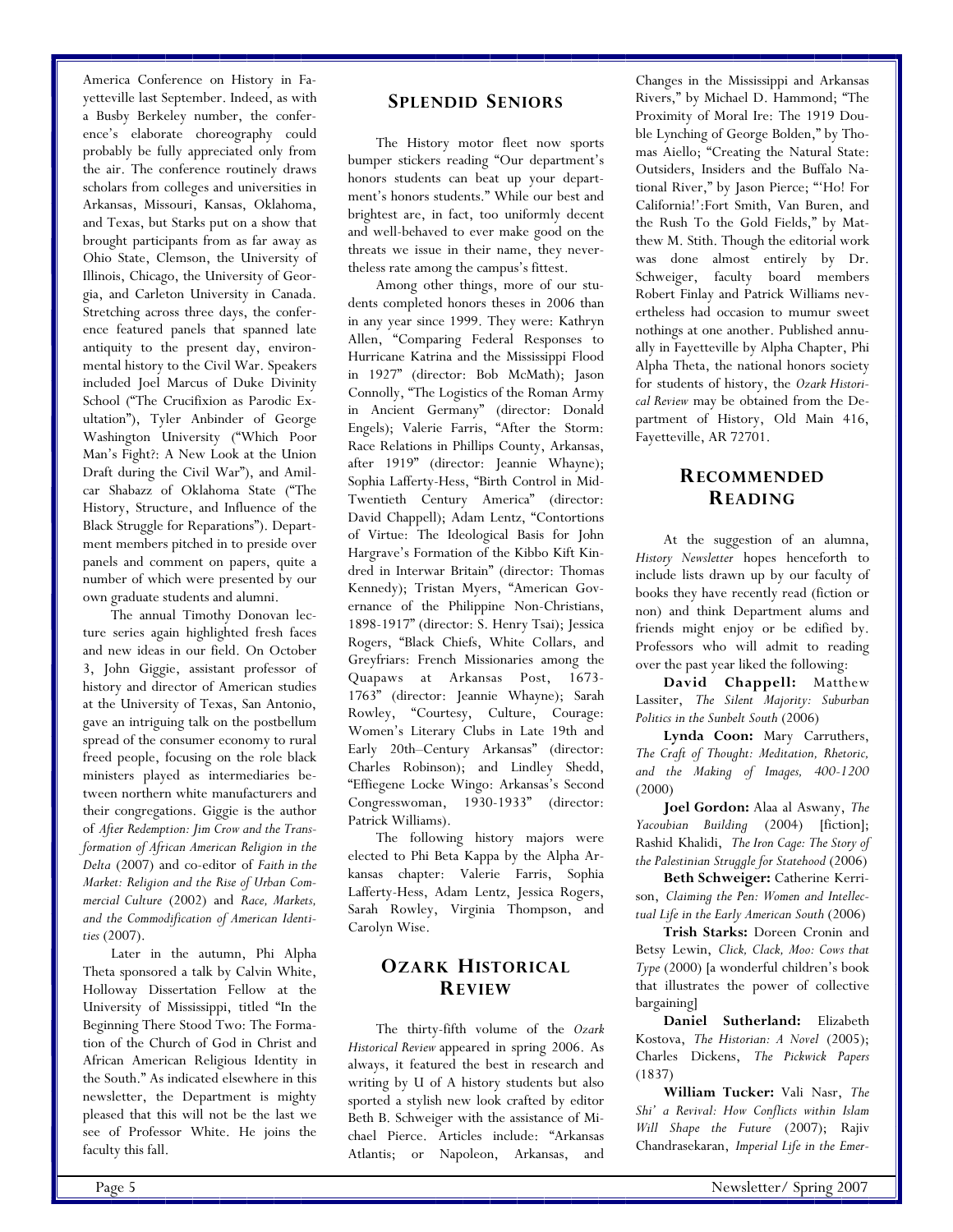*ald City: Inside Iraq's Green Zone* (2006); Tony Judt, *Postwar: A History of Europe since 1945* (2005); William Vollmann, *Europe Central* (2005); Josef van Ess, *The Flowering of Muslim Theology* (2006); Toby Dodge, *Iraq's Future: The Aftermath of Regime Change* (2005); Jane Dammen McAuliffe, ed., *The Cambridge Companion to the Qur'an* (2006)

**Jeannie Whayne:** Jack Temple Kirby, *Mockingbird Song: Ecological Landscapes of the South* (2006); Lynn A. Nelson, *Pharsalia: An Environmental Biography of a Southern Plantation, 1780-1880* (2007); Stephen Greenblatt, *Will in the World : How Shakespeare Became Shakespeare* (2004); William Cronon, *Changes in the Land: Indians, Colonists, and the Ecology of New England* (1983); Albert Cowdrey, *This Land, This South; An Environmental History* (1983).

**Patrick Williams:** Michael Kazin, *A Godly Hero: The Life of William Jennings Bryan* (2006)

#### **WE NEED YOUR HELP**

 The Department has thrived on the generosity of alumni and friends, but we continue to need your support to maintain our tradition of excellence in teaching, research, and service.

 Your unrestricted gift (**University of Arkansas Foundation-History Department, account 2780**) will allow the Department the greatest flexibility in allocating money where need is greatest, whether to support teaching, public programs, graduate assistantships, or student and faculty research, or to recognize and aid outstanding students. Of course, we would be most grateful, too, for larger gifts to endow scholarships, fellowships, chairs, and lectureships.

 There are a number of funds that may be of particular interest to our alumni: 1) **The David W. Edwards Scholarship Fund**, 2) **The Timothy Donovan Lectureship**, 3) **The James J. Hudson Graduate Fellowship**, 4) **The Robert E. Reeser Award**, 5) **The Willard B. Gatewood Graduate Fellowship**, 6) **The Walter L. Brown Scholarship in Arkansas History**, 7) **The George V. Ray Memorial Award**, 8) **The Gordon McNeil Scholarship Fund**, 9) **The Ralph V. Turner Fund**, 10) **The J. Margaret Roberts Endowed Award Fund**, 11) **The Oscar Fendler Award Fund**, 12) **The George Billingsley Award Fund**.

 Gifts to the Department should be sent to Dr. Jeannie Whayne, Chair, History Department, Old Main 416, University of Arkansas, Fayetteville 72701, with checks made out to **University of Arkansas Foundation History Department, account 2780**.

 Gifts to the Gatewood Fellowship may be sent to 325 Administration Building, U of A, Fayetteville 72701, while checks to the James J. Hudson Fellowship should be forwarded to Dr. Collis Geren, Dean of the Graduate School, 119 Ozark Hall, University of Arkansas, Fayetteville 72701.

**Thank you for your support**

#### **LETTER FROM THE CHAIR**

 The Department of History has undergone some significant changes over the last few years, and this year marks a particularly interesting turning point. We hired four new faculty who will be joining us in the fall. Taking these new colleagues into consideration, fourteen of the twenty-three faculty now in the department were not here twenty years ago. We are in the midst of a generational transition, and as someone who arrived in 1990, I find myself standing on the cusp. There is no "divide" within the department, however, only the beginnings of a new identity emerging, a new leadership taking shape. These are exciting times.

 Three of the four new faculty occupy newly created positions. Only one, Ben Grob-Fitzgibbon, was hired to replace a retired faculty member, and Ben seems a particularly worthy person to begin to fill Tom Kennedy's shoes (we all know that no one can *quite* fill shoes that big). Ben secured his PhD from Duke University last year and comes to us with a book already in hand. He works on, of all things, British-Irish relations. As anyone who ever spent an evening at one of Kennedy's St. Patrick's Day parties will grasp, there is something beautifully appropriate about Ben taking over our British History position. We also hired three other faculty members to occupy new positions in African History, American Labor History, and African-American History. Calvin White, an Arkansas native, who just successfully defended his dissertation at Ole Miss, will join the African-American Studies program and constitute the second person in our department teaching in that field. You will remember that Nudie Williams used to be our only African Americanist until we secured Charles Robinson. We lost Nudie a few years ago, and the demands of the growing African-American Studies program were about to overwhelm Charles, who serves as its director. Calvin writes on the Church of God in Christ, a denomination with deep roots in Arkansas. He also comes to us an award-winning teacher with substantial teaching experience. We can also thank the demands of the African-American Studies Program for the hiring of Andrea Arrington, who has a newly minted PhD from Emory University. Andrea writes on the use of Victoria Falls as a tourist attraction, first by Europeans in the nineteenth century and now by Africans. Having someone with a research specialty in African History has long been a goal of ours, and we are convinced that Andrea is a worthy person to bring that world to our students. Finally, we are welcoming an American labor historian, Dr. Michael Pierce, to the department. Michael received his PhD at Ohio State and has been associate editor of the *Arkansas Historical Quarterly* for several years now. He has been teaching both lower and upper division classes for us, but will soon be fashioning new courses in the history of American Labor. Even before he came to Arkansas, his work on the relationship between the Populists and industrial labor was well enough known to attract notice from some on our faculty who are in related fields. We are very lucky to be able to offer him a position.

 All this talk about our new faculty should not obscure the very real accomplishments of those already in place here on campus (notice I did not say "old" faculty). Alessandro Brogi is in Oslo at the Nobel Institute this semester where he holds a fellowship and is working on his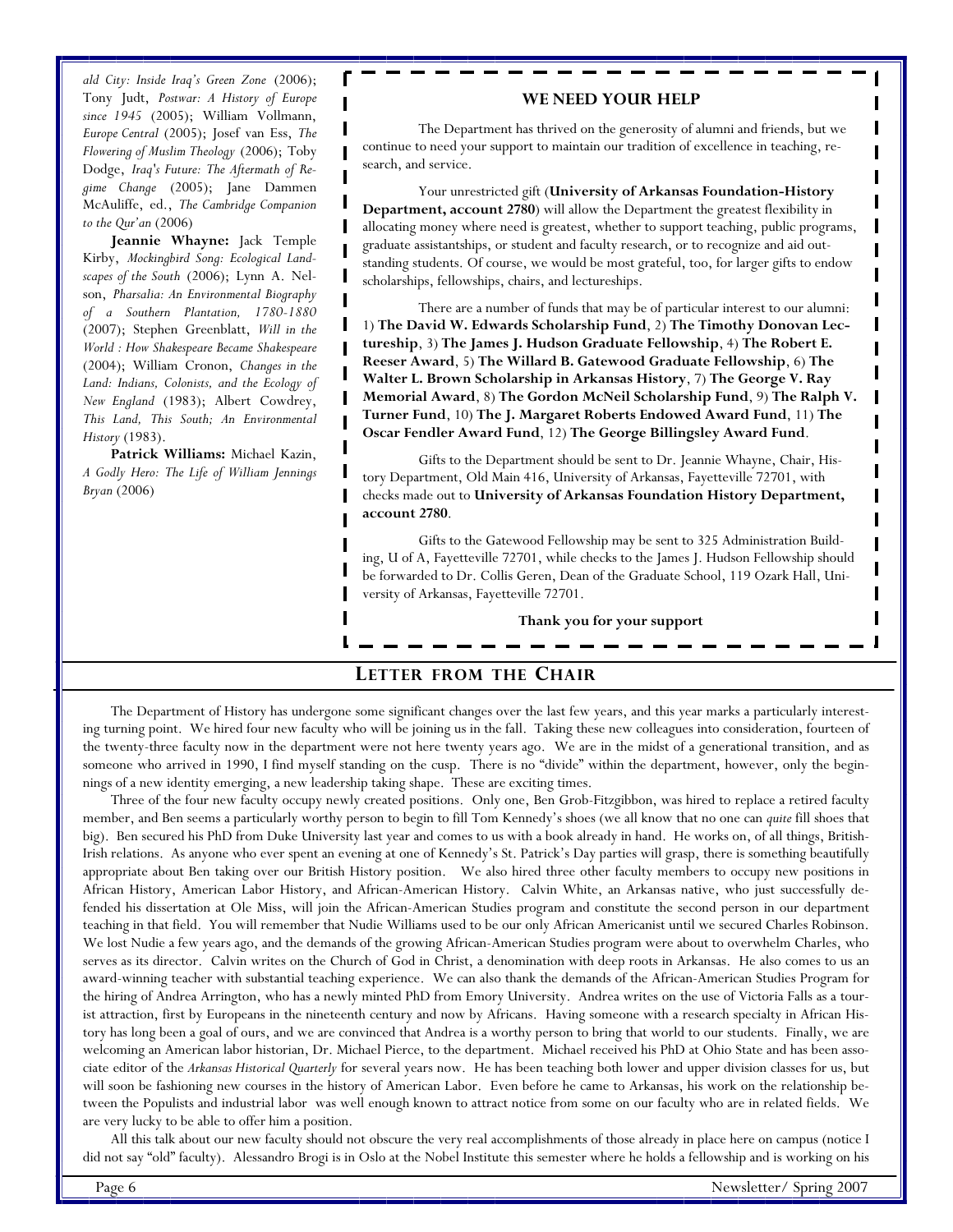book. We had several faculty publish books in 2006 and early 2007. Randall Woods' book on LBJ has received rave reviews, and he has now turned his attention to researching and writing a book on William Colby. Patrick Williams just published *Beyond Redemption,* about Texas Democrats. Joel Gordon's book, *Nasser: Hero of the Arab Nation,* was published to excellent reviews last year, and he has another, *Muslim Brotherhood*, under contract. Dr. Gordon was promoted to the rank of professor this past year, and on the basis of his outstanding scholarship was awarded the Fulbright College Master Researcher Award for 2007. Robert Finlay, whose book, *The Pilgrim Art: The Culture of Porcelain in World History*, will be published this year, was also promoted to the rank of professor. Finlay's book manuscript has been characterized as "breathtaking" in scope. As one evaluator remarked, "Finlay demonstrates a profound mastery of many scholarly turfs as he unfolds his inquiry into the porcelain trade as a marker of global encounters at a high level, where art and ethnicity, culture and society met, interacted, and transformed both producers and consumers." A good many of our other faculty members have books accepted or submitted for publication or manuscripts near completion [see "Talk of the Gown" for details].

 Lest this suggest that all we do is research and write books, let me assure you that we continue to be a strong teaching department. I am pleased to announce that three of our faculty have been the recipients of teaching awards. Charles Robinson and Trish Starks both received 2006 Teacher of the Year Awards by the Student Alumni Board. Both Charles and Trish had received Master Teacher Awards from Fulbright College in the recent past, a prize I just received for 2007. In all, over half the faculty in this department have won teaching awards. We have been particularly active in the directing of honors theses, MA theses, and dissertations, and have had some notable successes over the past year.

 I'll let the Graduate Advisor bloviate about our accomplished graduate students. But I will add that Matthew Byron has been awarded the History Department's first James J. Hudson Research grant to further his research on his dissertation on dueling during Arkansas's antebellum period. He plans to use the funds to travel to Little Rock to do research at the Arkansas History Commission and in the archives of the Butler Center for Arkansas Studies at the Central Arkansas Library System. The James J. Hudson Research Fund was established in 2001 by Dr. Bobby Roberts (MA 1972, PhD 1978) , a former student of Dr. Hudson's who has himself become a widely recognized authority on the Civil War, having co-authored volumes on Arkansas, Texas, Louisiana, and Mississippi for a series of photographic histories of the war, *Portraits of Conflict,* for which he has served as general editor. He is director of the Central Arkansas Library System and has worked tirelessly in efforts to secure funding for libraries across the state. For his efforts he was named Librarian of the Year in 1997. Dr. Roberts created the James J. Hudson Research Fund to aid doctoral students in their research efforts. The award goes to students who have advanced to candidacy and are working on a dissertation, preferably on a military history topic. The stipend is to assist students in traveling to do research or to purchase materials they may need (i.e. microfilm, books, etc.) for their research but that are not available in our library, or to contribute to the purchase, lease, or rental of other items or services that will further their work.

 The aid we have been able to extend to undergraduates through generous alumni endowments needs also to be mentioned. The department launched an undergraduate internship program in 2003 in order to provide history majors with hands-on experience working in a history-related discipline. Utilizing the Mary Hudgins fund, we began to offer two 10-hour per week internships. Students were assigned to either the Washington County Historical Society or to the *Arkansas Historical Quarterly.* If they worked for the Washington County Historical Society, they did a variety of tasks, from taking groups for tours through the facility to dressing up in costume and re-enacting certain historical events. If they served with the *Quarterly*, they were put to work on the annual index or in running down and verifying quotes or other editorial matters. We have had seven students complete that program and learn skills that have prepared them for graduate school and/or for positions in a field related to history or in education: Rachel Smith (intern 2003) working on a doctorate at Ole Miss; Benjamin Purvis (intern 2003) working on a doctorate at Ole Miss; Garrick Hildebrand (intern 2003-2004) works with Fulbright College in Scholarships and Grants; Heather Walters Bettinardi (intern 2003-2004) completed the Public History Program at UALR and now has a job at the MacArthur Museum of Arkansas Military History in Little Rock; Lindley Shedd (intern 2004-2005) is now in library school in Indiana; Camille Smiley (intern 2005-2006) is now in graduate school in the Historic Preservation Program at George Washington University; Savannah Collier Lamb (intern 2005-2006) now has a job at the Delta Cultural Center in Helena. Our current interns, Cody Hackett and Lonnie Strange, are both honors students.

We thank all our alumni that have allowed us to aid and honor our students in these various ways.

 Finally, I must say a sad farewell to one of our treasured colleagues. David Chappell has accepted a chaired position at the University of Oklahoma. It will be a great loss to the department. We have been celebrating the success of his *Stone of Hope* and been enthralled with what he has had to say about the book he is writing on Dr. Martin Luther King, Jr. We will miss David but wish him well. He deserves the success he has enjoyed and we wish him luck in his future endeavors.

Jeannie M. Whayne

### **REPORT OF THE GRADUATE ADVISOR**

 It has been a challenge to fill the (figuratively) large shoes left by David Sloan (for whatever else he may have left behind, consult with Lynda Coon, who now occupies his office, across from my own). But I have tried my best to serve our graduate students while learning the ropes (an escape rope is one item we know Sloan left behind). Having so many excellent graduate students makes this position all the more rewarding.

 At the Ph.D. level April Brown completed her degree this past year. Michael Johnson, Tom Aiello, and Michael Riley passed their doctoral comprehensive exams and advanced to ABD status. At the M.A. level, Scott Cashion, Ross Brown, Brandon Marshall, Kristina Farabough, Emily Boggan, Justin Gage, Jon Blevins, Stephanie Haught Wade, Stephanie Hansen, and Ahmet Akturk defended their theses and completed their degree.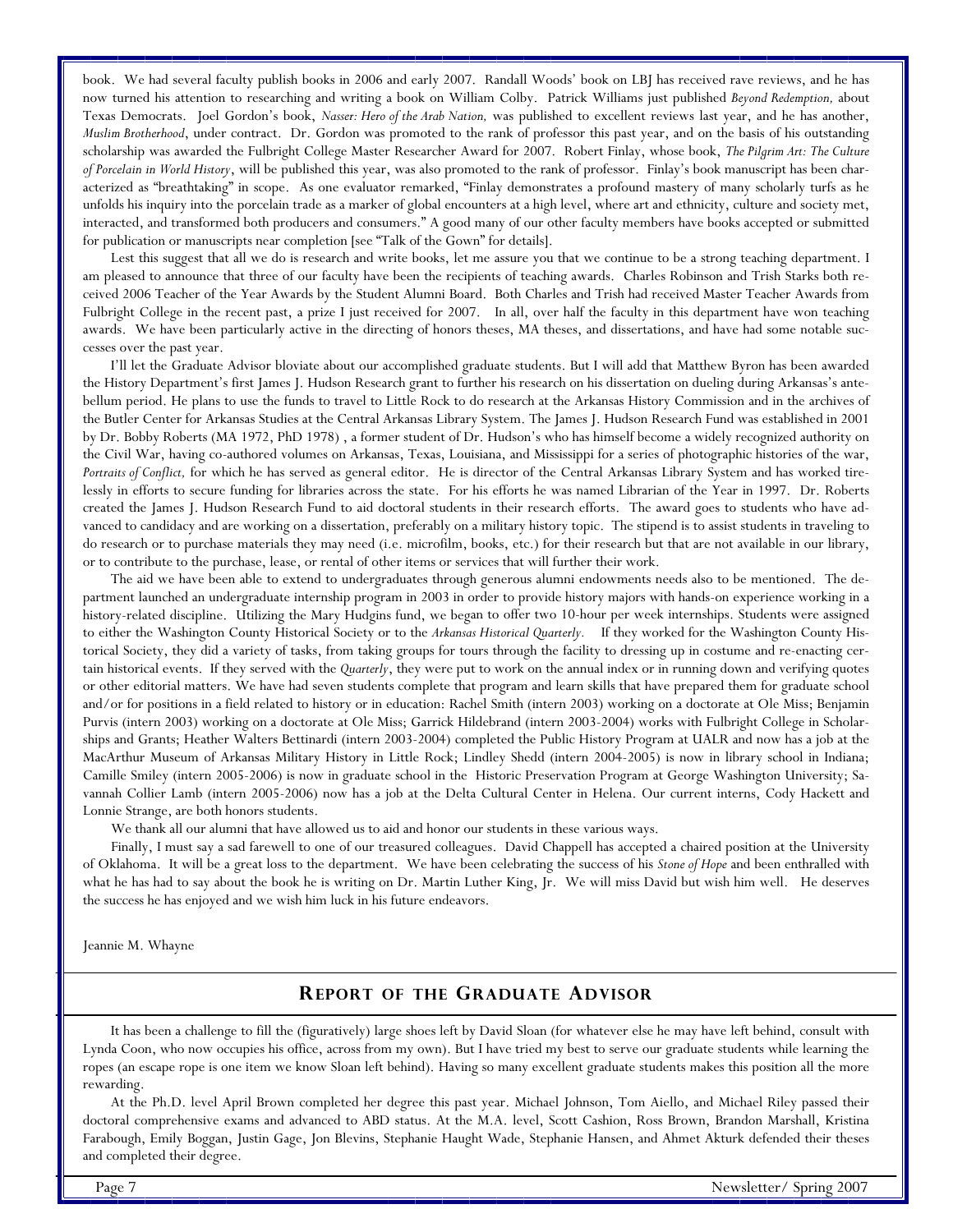By the important measures of work published, scholarly papers presented, and honors achieved, it has been a solid year of achievement. Doctoral student Geoffrey Jensen delivered "The First Black Students at the University of Arkansas" as part of a Washington County Historical Society lecture series. Krista Jones was named co-director of the Arkansas Delta Oral History Project and presented the paper "It Was Awful but It Was Politics: Crittenden County and the Demise of Fusion" at the Mid-America Conference on History. Kim Harper was selected as a summer intern with the Department of Defense. Rob Bauer received the Distinguished Doctoral Fellowship and published the article "Making the Cut? Grays Harbor, Washington, the Spotted Owl Crisis, and the Myth of the Economy or Environment Debate" in the *Ozark Historical Review.* His book, *Those Deservedly Commemorated Characters: The History of the Montana Lewis and Clark Bicentennial Commission 1997-2006,* was published in November by the U.S. Forest Service. Julie Courtwright presented the paper "Play the Savage: Prairie Fire and Race on the Great Plains" and has an article in the upcoming issue of the *Western Historical Quarterly* entitled "When We First Came Here It All Looked Like Prairie Land Almost: Prairie Fire and Plains Settlement." Tammy Byron presented the paper "Sexuality and Social Control in Antebellum Slave Catechisms" at the Missouri Valley Historical Conference and will be publishing a chapter "Daoistic Leaderships: Chinese Theories and Application," in *Business Leadership in China: Philosophies, Theories and Practices,* forthcoming from Cambridge University Press. Michael Hammond presented the paper "A River Ran Through It: The Great Ambition and Eventual Destruction of Napoleon, Arkansas" at the Mid-America Conference on History and published "Arkansas Atlantis: The Lost City of Napoleon" in the Autumn 2006 edition of the *Arkansas Historical Quarterly.* Hammond also presented a paper entitled "The Meaning of Freedom: *Christianity Today* and the Civil Rights Movement in the 1950s" at the 2006 Conference on Faith and History. Matthew Byron received the James J. Hudson Doctoral Prize for 2007 and the Mary Hudgins Travel Research Grant for 2006-2007. Matt has also just been honored with the Yowell Award for outstanding graduate student-teacher. He presented the papers "For Mere Show: The Impotency of Anti-Dueling Laws" at the Mid-America Conference on History and "No-Man's Land: State Boundaries and Anti-Dueling Laws" at the Missouri Valley Conference. He published two book reviews: "A Tenderfoot in Montana" in the *Pacific Northwest Quarterly* and "Sugar Masters," which is forthcoming in the *Historian* and wrote entries for the *Encyclopedia of South Carolina* on William Aiken, John Means, and John Richardson.

 Derek Everett was a very busy man this past fall, reading papers or making presentations at the Colorado Historical Society, the Architect of the US Capitol's office, the Mid-America Conference on History, the Filson Historical Society, the US Capitol's Historical Society, and the Missouri Valley History Conference. His article "Modern State Houses for Modern States: Edward Durrell Stone's Capitol Architecture in North Carolina and Florida" will appear in next month's *Southern Historian*. He also received a faculty appreciation award from the University of Arkansas Student Alumni Board and the Associated Student Government, and served as a historical consultant for a new historical exhibit at the Colorado State Capitol. Misty Landers presented the paper "Christianity and the Origins of the Cold War" at the Mid-America Conference on History and published the article "Just Discrimination: The Catholic Church in Arkansas and School Integration After Brown v. Board of Education" in the *Ozark Historical Review.* Natalie Hall also had an essay in the *Ozark Historical Review*: "On the Recent Historiography on the Demise of Rome." Her article "The Topographical Evolution of Rome's Caelian Hill" appeared in *Foundations,* published by Johns Hopkins University Press. She also presented a paper at the Mid-America Conference.

 Matt Stith published an article in last year's *Ozark Historical Review,* and followed it up with another in this year's, entitled "Combating a 'Fiendish Gang:' Union Response to Guerrilla War in Jasper County, Missouri, 1861-1865." He also published a book review in *Pacific Northwest Quarterly.* He gave a talk on "Black Bears, People, and Extirpation in Arkansas, 1860-1927" at the Mid-America Conference on History, another on the coming of the Civil War at the Shiloh Museum of Ozark History last February, and yet another guest lecture at the Powers Museum in Carthage, Missouri. His paper on black bears in Arkansas, published in the *Arkansas Historical Quarterly* this month, won the Arkansas Historical Association's Violet Gingles Award for Best Essay on an Arkansas history topic.

 It "bears" noting that this list of accomplishments of our graduate students is almost certainly not exhaustive. Congratulations to our productive and busy graduate students.

Richard Sonn

# **THE TALK OF THE GOWN**

 **Alessandro Brogi**, assistant professor, reports that with a tenure decision coming up, "there hasn't been much tango going on." But he and his wife, Elayne, nevertheless managed to dance on the banks of the Seine in Paris, so we don't really feel sorry for him. 2006 saw Brogi publishing "Competing Missions: France, Italy, and the Rise of American Hegemony in the Mediterranean" in the premier journal *Diplomatic History*, and completing several book chapters explaining why Italians liked Ike and the French, well, not so much. The manuscript, "Confronting America," is the first in Brogi's recollection to receive a translation contract (from Italian publisher Carocci) before its original version was completed. Most of his year was spent catching up with French sources for this project, which concerns left-wing anti-Americanism in France and Italy--including the (finally reopened) Communist Party archives, where he spent two full months thanks to a Fulbright College summer research stipend. He says his Paris sojourn

could be described as follows: airfare Fayetteville-Paris peak season: \$1,200; apartment in Montmartre: \$1,000 per month; getting the PCF archivists to cooperate: \$500 in undisclosed funds; dining experience at La Fermette Marbeuf: \$250 (for two); watching Italy's World Cup triumph vs. France (and Zidane): priceless; "accidentally" encountering Catherine Deneuve: priceless. Before lighting out for Oslo this winter, Brogi played James Madison in the redesign of the Department's constitution and taught his stepgranddaughter, Olivea, her first dance steps.

**Evan B. Bukey**, professor, continues his work on Jewish-Gentile married life in Nazi Vienna, having completed a section of the manuscript dealing with intermarried divorce. At the German Studies Association meeting in Pittsburgh last September, Bukey participated in a round-table discussion, "Intermarriage, Divorce, and Gender in the Nazi Era," and commented for a second session, "Grossdeutsch? Kleindeutsch? Comparative Social-Military Aspects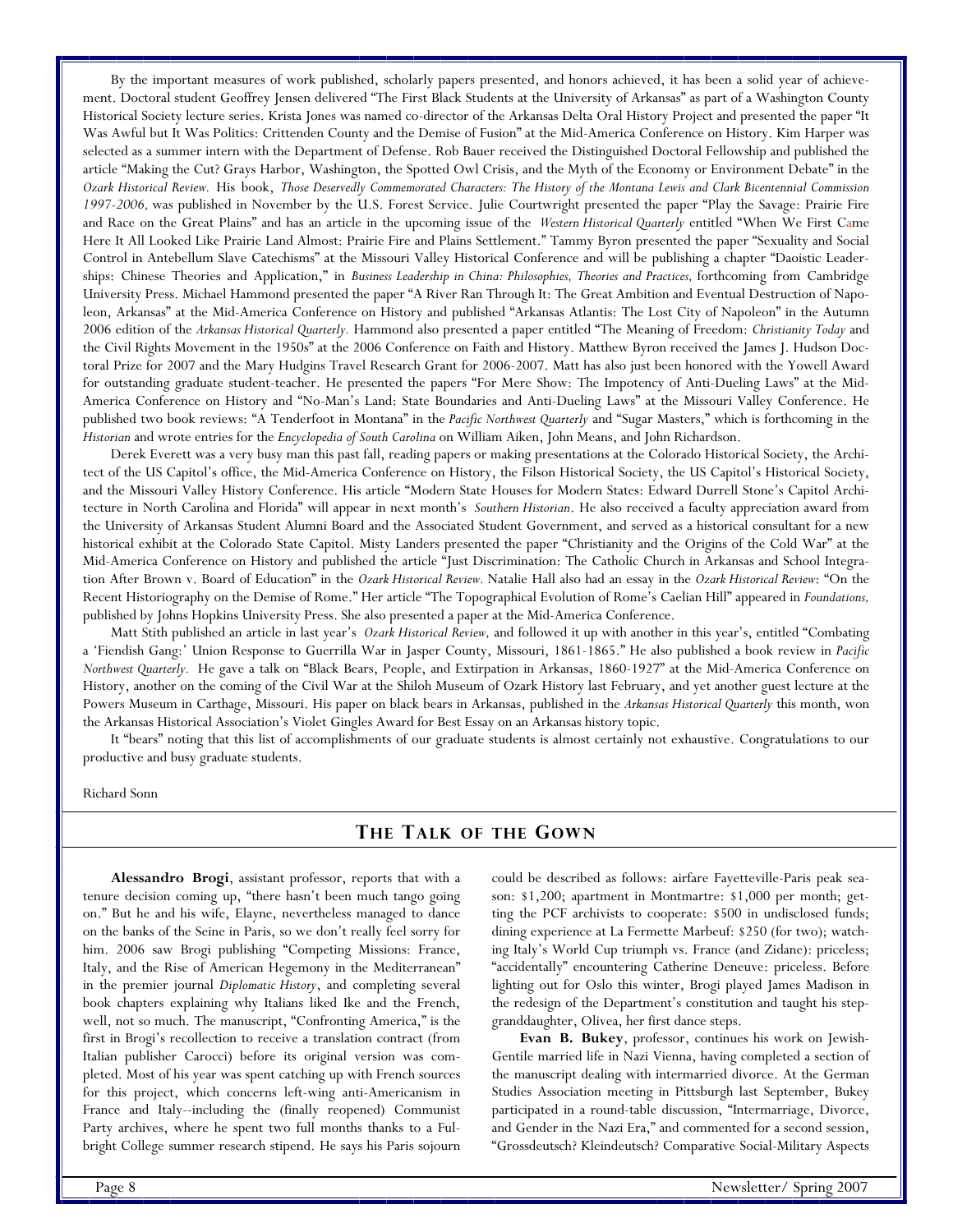of German-Austrian History, 1866-2006." Bukey also reviewed books for the *Journal of Holocaust and Genocide Studies*, *Austrian History Yearbook*, and *Journal of Modern History*, proving yet again to unheeding colleagues that one is never too busy and never too smart to dress nicely.

**David L. Chappell**, professor, wants you to believe he'd have been whacked had he not lately accepted a job offer from the University of Oklahoma that will afford him all the leisure of the theory class. Chappell has completed nearly 500 pages of his next book, "Waking from the Dream: The Battle over Martin Luther King's Legacy." which is slated for publication by Random House in 2008. Not pausing for even a minute, he has been awarded an NEH Fellowship to support his next project, a history of segregationist propaganda and strategy. In lieu of paying an overdue debt to the *Arkansas Historical Quarterly*, Chappell published "Disunity and Religious Institutions in the White South," in Clive Webb, ed., *Massive Resistance* (Oxford University Press), a brief article on Coretta Scott King in *Books & Culture*, and a review in the *Journal of American History*, and gave a paper comparing Jesse Jackson to Orval Faubus at the St. George Tucker Society in August. With C. Fred Williams of UALR, Chappell is co-organizing an international conference to commemorate the 50th anniversary of the Little Rock desegregation crisis of l957. The conference will take place in Little Rock, Sept. 6-8, 2007, with opening night--featuring speaker David Levering Lewis--at the Clinton Library. All readers are invited to attend that event and the subsequent sessions at UALR. With the passing of James Brown, Chappell has succeeded to the title of "America's Funky President."

**Lynda L. Coon**, associate professor, reports the following as her misadventures and servitudes. She published "Collecting the Desert in the Carolingian West," in the June 2006 number of *Church History and Religious Culture* and doubtlessly tip-toed beyond the bounds of decency in delivering several papers: "Dark Age Bodies: Gender and Monastic Practice in the Carolingian West" (MARCO Institute, University of Tennessee, March 2006) and "Power and Eroticism in the Early Medieval West" (Sewanee Medieval Colloquium, April 2006). Coon and Kim Sexton (School of Architecture) won an Honors College Curriculum Grant to subvent travel to Europe this summer. They will photograph and document sites relevant to the teaching of "Sacred Bodies, Sacred Spaces," an Honors colloquium they are offering this fall. These will include late Roman circus basilicas, Carolingian monasteries at Corvey and Fulda, and Charlemagne's palace-complex at Aachen. Coon served as a member of the American Historical Association's James Henry Breasted Prize Committee, which honors the best book in English in any field of history prior to 1000 C.E. She happily read and evaluated 25 submissions, and reports the winner as "that good man of the left," Chris Wickham for *Framing the Early Middle Ages* (2005).

**Donald W. Engels**, professor, continues work on a number of projects, including ancient economics, classical canines, public health, and essays on ancient logistics, Alexander's death, and postmodernism and the classics. Engels advises junior history majors and is the Department's United Way coordinator.

**Robert G. Finlay**, associate professor, is still snubbing *History Newsletter*. We cry our eyes out every morning before homeroom. The kids in the hall say the popular University of California Press will be publishing Finlay's *The Pilgrim Art: The Culture of Porcelain in World History* late this year. His essay, "Weaving the Rainbow: Visions of Color in World History," appears this spring in the *Journal of World History*.

**Joel S. Gordon**, associate professor, recently published *Nasser: Hero of the Arab Nation* (Oneworld Press). He has also been draping his conference papers in Dylan allusions, such as "No Direction Home: Displacement and Death in Egyptian Pop-Culture Consciousness" (delivered at a symposium on Exile and Displacement, Ben-Gurion University) and "Blood on the Tracks: The 'Real' Cairo in Yusuf Chahine's *Bab al-Hadid*" (presented to the Middle East Studies Association as part of a panel on "Re-Winding a Classic Film"). Any similar effort on the part of your newsletter editor would likely yield only "Too Much of Nothing" and "Mixed-Up Confusion." Gordon also presented "Whose Nile? Whose Narrative? Symbolic Sites and Egyptian Pan/Nationalist Imaginings," at a conference, "Narrating the Nile," at Tel Aviv University. Fortunately his trips to Israel, the West Bank, Egypt, and Turkey last summer came before the war in Lebanon. Closer to home, he spoke at a UALR forum, "Current Political Issues in the Middle East," last April and discussed Egyptian pop culture and screened Egyptian film at Tennessee Tech in February 2006. On campus, Gordon continues to orchestrate Diwan Baghdad, a bi-weekly forum on Middle East affairs, and Nadi Cinema, the Middle East film club. He still serves as book review editor for the *International Journal of Middle Eastern History*, and continues research on singerfilm idol Abd al-Halim Hafiz, cineaste Youssef Chahine, and (now for something completely different) the Muslim Brotherhood in Egypt. His essay "The Slaps Heard around the Arab World" has been accepted for publication in *International Journal of Middle East Studies*. **Megan Hickerson**, visiting assistant professor, has been

teaching British history and Honors World Civilization this year. Hickerson, who earned a PhD at Syracuse, is the author of *Making Women Martyrs in Tudor England* (Palgrave Macmillan, 2005). She has published in *Sixteenth Century Journal* and has an article forthcoming in *Gender and History*.

**Thomas C. Kennedy**, professor *emeritus*, writes: "In response to the perennial question, 'What do you do all day?' Let me say that after retirement Mary and I took up residence in a cave. We seldom come out because of the bright lights. There is not much to do in there, but I manage to keep busy working on a history of Southland College and on the Conservative Party and Ulster. The *Journal of British Studies* is even going to publish my essay 'Troubled Tories' next July. We both worry a lot about Houston Nutt, the state of the nation and the world. Then, there is grandparent duty. So, send money if you get work, but don't expect much from us because we are not working and don't have much to do all day." Yeah, right.

**Bob McMath**, professor and dean of the Honors College, tells us: "Appearances to the contrary notwithstanding, I have been working fulltime with students, faculty, and staff to enhance the Honors College and the Honors experience of our students. Development of interdisciplinary honors courses and research experiences has been a particular focus for the year." He manages nevertheless to steal away to our greener pastures on occasion. Last spring, he taught an honors colloquium, "American Politics Since 1968," and in the fall handled a section of "History of the American People since 1877." He also found time to direct Kathryn E. Allen's honors thesis, "The Federal Response to the Mississippi River Flood of 1927 Compared to the Federal Response to Hurricane Katrina of 2005." McMath delivered the Julian Stanley Distinguished Lecture, "Religion and American Higher Education in an Age of Culture Wars," at the State University of West Georgia in February 2006, and "Poverty and Agency: Woodward's Populists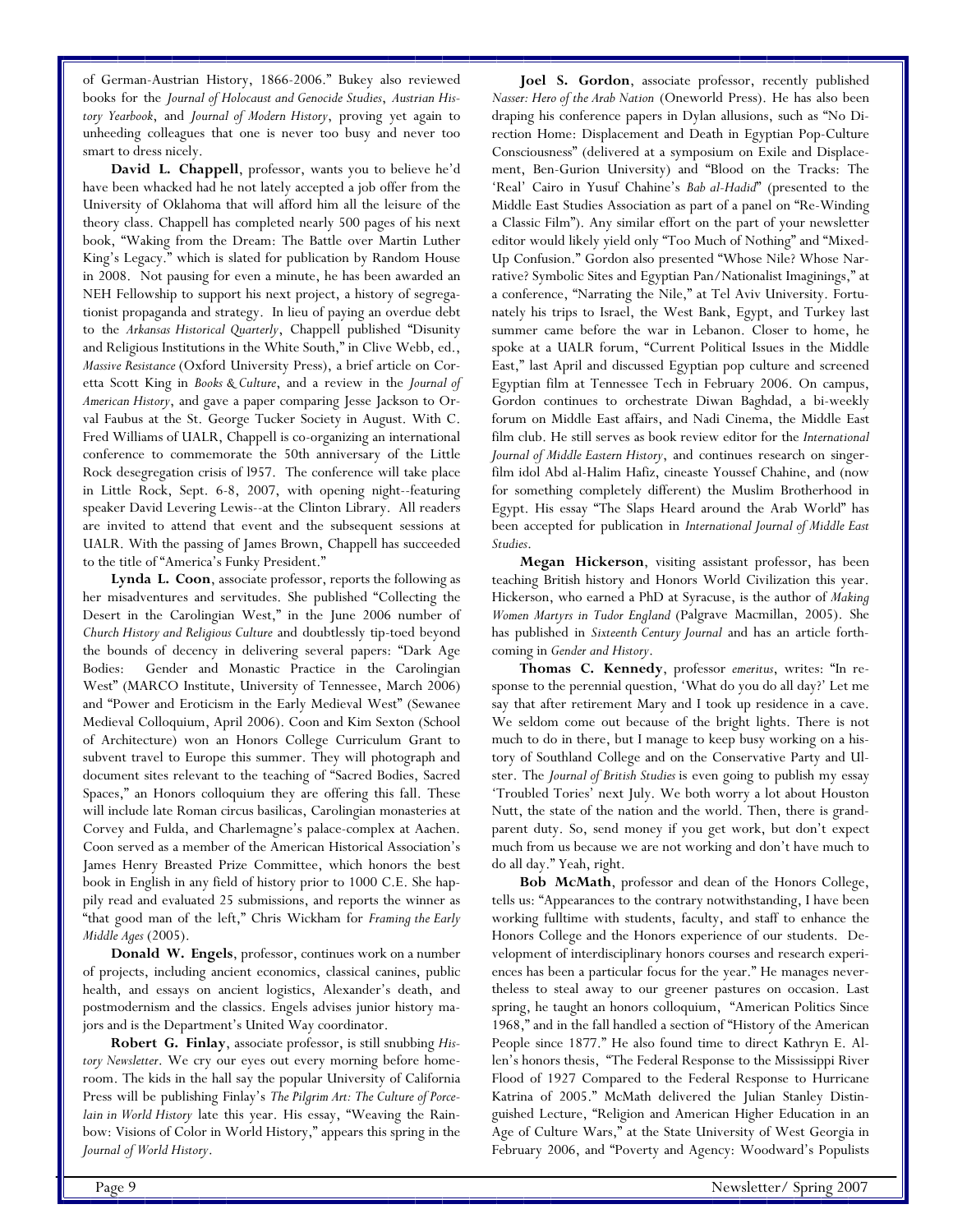and Woodward's South, 1880-1937," at a conference, "Dueling Souths: The World Views of Tom Watson and Vann Woodward," sponsored last August by the St. George Tucker Society. In addition to reading manuscripts for various journals and university presses, he is consulting for a PBS series on the Gilded Age and Progressive Era produced by Bill Moyers and Chana Gazit.

**Michael C. Pierce**, "visiting" assistant professor, resisted the temptation to take a few months off before the tenure clock begins ticking [see related story]. Last April, he traveled to Bolivia on behalf of the State Department to deliver a series of lectures on U.S. Populism. He gave a paper at the St. George Tucker Society's annual meeting in August, examining Tom Watson's fear that trade unionists were taking over the Populist party. At the annual meeting of the Arkansas Association of College History Teachers, he presented a paper based on his new project examining the Fort Smith general strike of 1917. Pierce also continues to assist Patrick Williams in the production of the *Arkansas Historical Quarterly*. With the passing of James Brown, he has succeeded to the title of "the Godfather of Soul."

**Charles F. Robinson**, associate professor, never tells the newsletter anything. But we read the papers so we know that he is involved in an extraordinary range of university and community activities. He chairs the African-American studies program, and, among many other things, is faculty advisor to the Black Students Association, serves on the Fulbright College 2010 strategic planning committee, the Old State House Commission, and the Pryor Center for Arkansas Oral and Visual History advisory board, and is a central figure in local celebrations of MLK Day. As noted in last year's newsletter, Robinson won the U of A Student Alumni Board's Teacher of the Year Award for 2006 and more recently received the Black Students Association's Lonnie R. Williams "Bridging Excellence" Award for vision and leadership in multiculturalism and service. Not letting his scholarship slip, Dr. Robinson has a book manuscript, "Forsaking All Others: A Story of Interracial Love, Violence and Revenge in the Post-Reconstruction South," under review at a major scholarly press and has begun a study of integration at the University of Arkansas between 1948 and 2000. In 2006, he also reviewed for the *Journal of Southern History* and commented for a panel at the Organization of American Historians annual meeting.

**Beth Barton Schweiger**, associate professor, neglects to mention that she was granted tenure and promotion in 2006, edited the *Ozark Historical Review* with aplomb, and did splendid work organizing and running a seminar last summer that prepared graduate students to teach our U.S. history surveys and western civilization classes. Instead, Schweiger reports: "I was very pleased to have a long essay on print culture in the trans-Allegheny region accepted by the *Proceedings of the American Antiquarian Society* for publication in 2007. In 2004, I spent a month as a fellow at the Antiquarian Society, a rare treat for a historian of early America, as the Society holds the single most important collection of early Americana in the country. It is the kind of place where you easily lose track of time in the reading room and lunch is an unwelcome intrusion because the collections are so rich, the staff so accommodating and gracious, the colleagues so stimulating. My essay is based on research I conducted at the AAS, the Library Company of Pennsylvania, and the Huntington Library, and is related to my larger study of print culture and the history of reading in antebellum America. I hope to take a sabbatical year in 07-08 to complete this book. Most of my time has been devoted to shepherding graduate students. I am the principal advisor for four doctoral

students, and also advise five others. Two students--Matthew Byron and Tammy Johnson Byron--will complete their doctorates this spring. Matt is writing on the political culture of early Arkansas, while Tammy is completing a very original study of slave catechisms that combines social history, history of the book, and bibliographical analysis. I'm also very pleased to be working with David Prater, whose senior honors thesis on antislavery sentiment in early national South Carolina was the only history project in the state that received a SURF grant this year."

**Kathryn Sloan**, assistant professor, survived the August monsoons while a visiting scholar at the University of New Mexico's Latin American and Iberian Institute. Though not swept away in a flooded arroyo, she was sincerely depressed by the loss of the green chile crop. All the same, she worked in the Mexico collection of the Center for Southwest Research and presented a lecture entitled: "Making Love in Mexico: Courtship and Popular Culture in  $19<sup>th</sup>$  Century Mexico." She has two publications forthcoming: "Disobedient Daughters and the Liberal State: Generational Conflicts over Marriage Choice in Working Class Families in Nineteenth-Century Oaxaca, Mexico," which will appear in *The Americas: A Quarterly Review of Inter-American Cultural History* this April, and "Defiant Daughters and the Emancipation of Minors in Nineteenth Century Mexico," which will be included in Jennifer Hillman Helgren and Colleen A. Vasconcellos, eds., *Girls in the World: A Global Anthology* (Rutgers University Press). Sloan also bagged a Fulbright College Research Incentive Grant and presented papers in San Juan, Puerto Rico and Vancouver, BC. While in San Juan, she tried to order a mojito just as Puerto Rico faced off against Cuba in the World Baseball Classic. "The bartender told me no Cuban drinks tonight, only Puerto Rican beer!"

**Richard D. Sonn**, associate professor, replaced David Sloan as associate chair and graduate advisor on July 1, 2006--and two days later took off for Europe for the rest of the summer. He participated in an NEH Summer Seminar on Modernist Paris, which met at Reid Hall of Columbia University Abroad, located in Montparnasse. He was the sole historian among 17 faculty, and enjoyed reading modernist literature and hanging out at the Montparnasse bars and cafes frequented by Picasso, Hemingway, and co. Sonn presented at two conferences this fall. For a Western Society for French History meeting in Long Beach, he organized a panel entitled "Patriarchy and Extremist Politics in Interwar France," and gave a paper, "Anarchism and the Action Francaise: The Strange Death of Philippe Daudet." Two weeks later at Missouri Southern State University in Joplin, he gave a paper called "Americans in Paris: The Myth of Jazz Age Paris" at the conference "From Paris to the World." Sonn has been appointed to a three-year term on the governing council of the Western Society for French History.

**Tricia Starks**, associate professor, only recently tenured, confessed to the following: "No longer behind the eight ball, this Jane wasn't no bunny, but instead pocketed the cabbage and gave the clean sneak. Still, she pulled one over on the mugs in her class, being awarded the Master Teacher Award and one of the Student Alumni Board's Teacher of the Year awards. Then she stuffed the mud-pipe down the mush of the faculty and muscled 'em into the Mid-America Conference on History in the fall -- without a bit of the eel juice to make it go down easy. She didn't have to burn powder on none of the bindle stiffs and the rest of the year was all silk. She ratted on tobacco with an article on cigarettes -- "Red Star/Black Lungs"-- for the *Journal of the Social History of Alcohol and Drugs*, a talk on tobacco and the big sleep in Russia to the G-men in Washington DC, and a sit down with a bunch of wise heads at the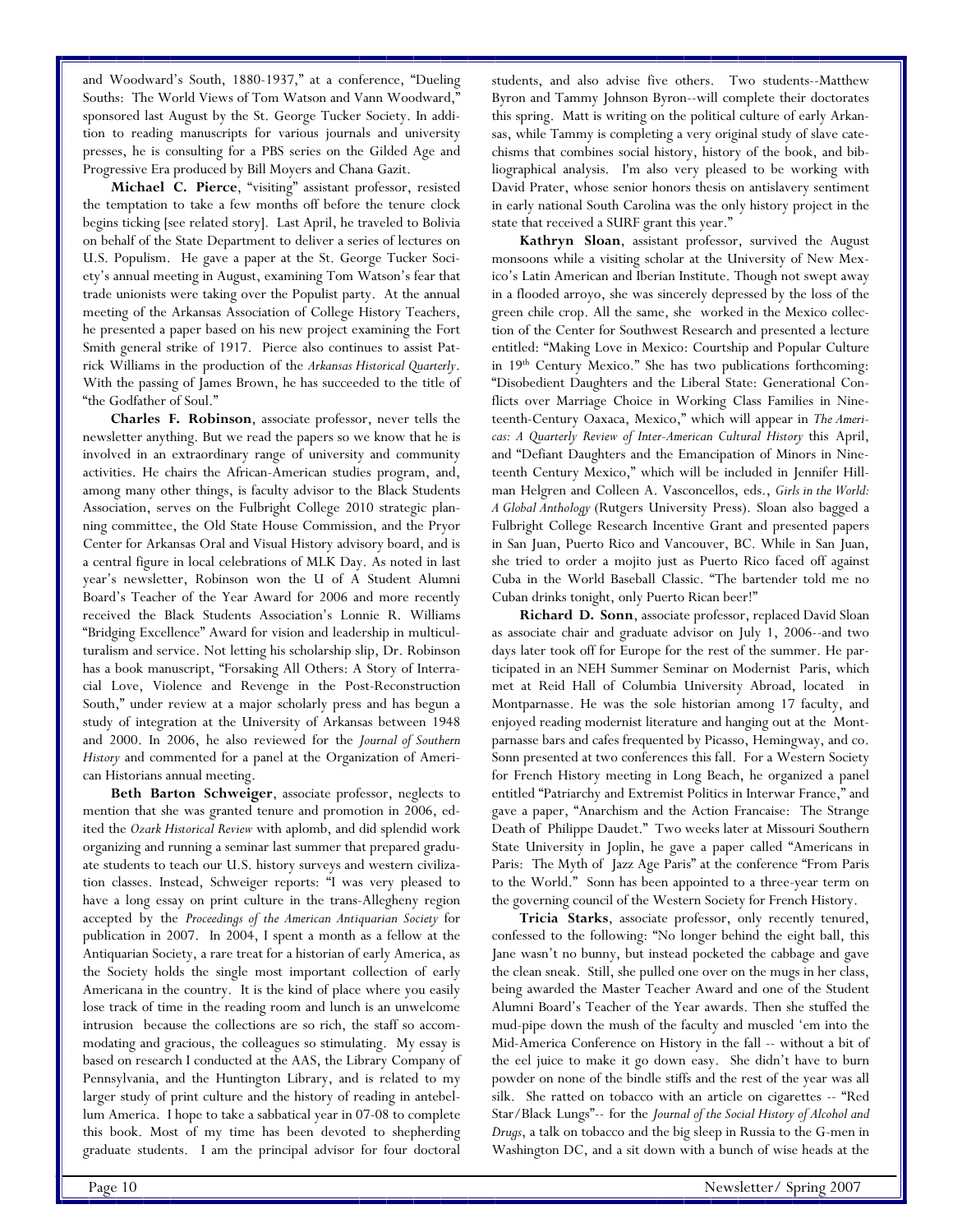University of Kansas. She then took a powder with her good eggs on some fast-moving getaway sticks." She's some twist, ain't she?

**Daniel E. Sutherland**, professor, spent the first half of 2006 as a Visiting Fellow at Wolfson College, University of Cambridge. Rumor has it he gave talks on James McNeill Whistler in London and Glasgow and worked long hours on a biography of said artist. All we know is that he now calls soccer "football." He returned to England in September to give yet another talk on Whistler, this time at the University of Oxford, which does not say much for his loyalties. He claims to have nearly completed a book manuscript about (American) Civil War guerrillas, but no one has seen it.

**Shih-shan Henry Tsai**, professor, conducted research on Taiwan's maritime history at the Academia Sinica in Taipei during an off-campus duty assignment last spring. Taiwan's Vanguard Press published a Chinese translation of his latest book, *Lee Tenghui and Taiwan's Quest for Identity* (2005), in December, and China's Linking Publishing Company will release a translation of *Perpetual Happiness: The Ming Emperor Yongle* (2001) this year. Tsai has been elected to the editorial board of *Taiwan Historical Research*, a quarterly. He delivered invited lectures at National Chiang Kai-shek University and National Communication University, both in Taiwan. More recently, he kicked off the London School of Economics and Political Science's 2007 Asian Studies Forum series with an address entitled "Revisiting the Nineteenth Century Anglo-Taiwanese Relationship."

**William F. Tucker**, associate professor, has lately received word that Cambridge University Press will publish his book *Mahdis and Millenarians: Shi'ite Extremists in Early Muslim Iraq* [see related story]. Steeling himself against the coming hoopla, Tucker made his accustomed rounds last summer, visiting research collections at McGill, Cornell, Princeton, and the University of Pennsylvania.

**Elliott West**, Alumni Distinguished Professor, has nearly completed a first draft of the book he's tentatively titled "The Nez Perce War and the New America." He and his back-up band, the Famous Flames, have been touring the country, leading colloquia for public school teachers supported by federal Teaching American History grants. West played Fairbanks, AK, Broomfield, CO, Concord, NH, Aurora, MO, Bozeman, MT, Topeka, KS, Greeley, CO, and Wichita, KS. He was also lead historian on five symposia for teachers funded by the Mellon Foundation in honor of David McCullough, which were held in Fayetteville, San Antonio, TX, Charleston, WV, Long Island, NY, and Newport News, VA. West conducted a Gilder-Lehrman Seminar, "The Great Plains: American Crossroads," at the University of Colorado and delivered public lectures at the Colorado State Historical Society, the University of Colorado, Amherst College, Lewis and Clark College, and at the annual meeting of Missouri social science teachers. Besides publishing four book reviews, he delivered panel presentations at meetings of the Organization of the American Historians and the Western History Association. Anybody else who did this much would be grouchy as hell.

**Jeannie M. Whayne**, professor and chair, has polished off five chapters of her book on the R. E. Lee Wilson plantation and is currently working on what she is desperate to believe will be the last chapter. She's agreed to write a 15,000 word introduction to a book on Arkansas architecture edited by Cyrus Sutherland and is also contemplating a revised edition of *Arkansas: A Narrative History*. Whayne is working as a consultant with the Woodrow Wilson Library and the Farm Credit Council to create an archives of the farm credit system in the United States. This has involved meetings at the Willard Hotel in D.C., where she has had her eye out for ghosts of the namesake lobbyists. Whayne has been working hard with the Washington County Historical Society in planning an "Arkansas Statehood Day" commemoration for June 16, 2007 and, with David Edwards, arranged a lecture series this winter on race relations in nineteenth-century Arkansas that included associate professors Charles Robinson and Patrick Williams and Department graduate student Geoffrey Jensen. We history professors being so extraordinarily well-behaved, Whayne has had the time and energy to also chair the Campus Faculty and has accordingly been attending more meetings than the sky has stars.

**Patrick G. Williams**, associate professor, seems likely to become a long-term burden on the taxpayers of Arkansas. He was awarded tenure this past year and continues to edit the *Arkansas Historical Quarterly*. Williams' book, *Beyond Redemption: Texas Democrats after Reconstruction*, "appeared" this spring. He is already hard at work on a successor project, "Memoirs of a Punch-Drunk Beauty Queen." With the passing of James Brown, Williams has succeeded to the title of "Dr. Please Please Please."

**Randall B. Woods**, Distinguished Professor, has been very much in the public eye, outshining even Britney Spears' chrome dome. Publication of *LBJ: Architect of American Ambition* [see related story] has had Woods speaking at the Johnson Library in Austin and the Clinton School in Little Rock, appearing on the History Channel and C-SPAN's Booknotes, and holding forth on assorted public radio programs and Bob Edwards' show on satellite. His presidential address to the Society for Historians of American Foreign Relations last June has been published as "The Politics of Idealism: Lyndon Johnson, Civil Rights, and Vietnam" in *Diplomatic History*. His next project, a covert operation, has already cleared Old Main of its VC infrastructure. Woods was a Fulbright senior specialist this past fall, and taught contemporary U.S. history at the Catholic University of Argentina and the National University of Argentina. He has recently moved into a hill-top villa that he calls "The RBW Ranch," but which looks more like Burt Lancaster's place in *The Leopard*.

# **ALUMNI ROUND-UP**

*Note: The roundup is organized alphabetically. Adam A. Kreuter (BA 1936) is again our ranking reporting alumnus.* 

**Barry Allen** (BA 1969) is a pediatrician at Lowell Medical Center in Lowell, AR. His son, Spencer, is pursuing a PhD in biblical studies at the University of Pennsylvania, while daughter

Katie holds a doctorate in occupational therapy from Washington University. Allen lists his activities as fishing, reading, and attending Razorback football and basketball games.

**Justin Allen** (BA 1995), a partner at Wright, Lindsey & Jennings LLP in Little Rock, became Chief Deputy Attorney General for the state of Arkansas at the beginning of the year. He and his wife, Nikki, live in Sheridan and have two children, Blake (3) and Sophie (2), and a third on the way ("Busy, busy," writes Allen). He belongs to the U of A Alumni Association, sits on the UALR School of Law Alumni Board, serves on the Sheridan Parks and Recreation Committee, and is a past member of the Arkansas Bar Association Legislation Committee.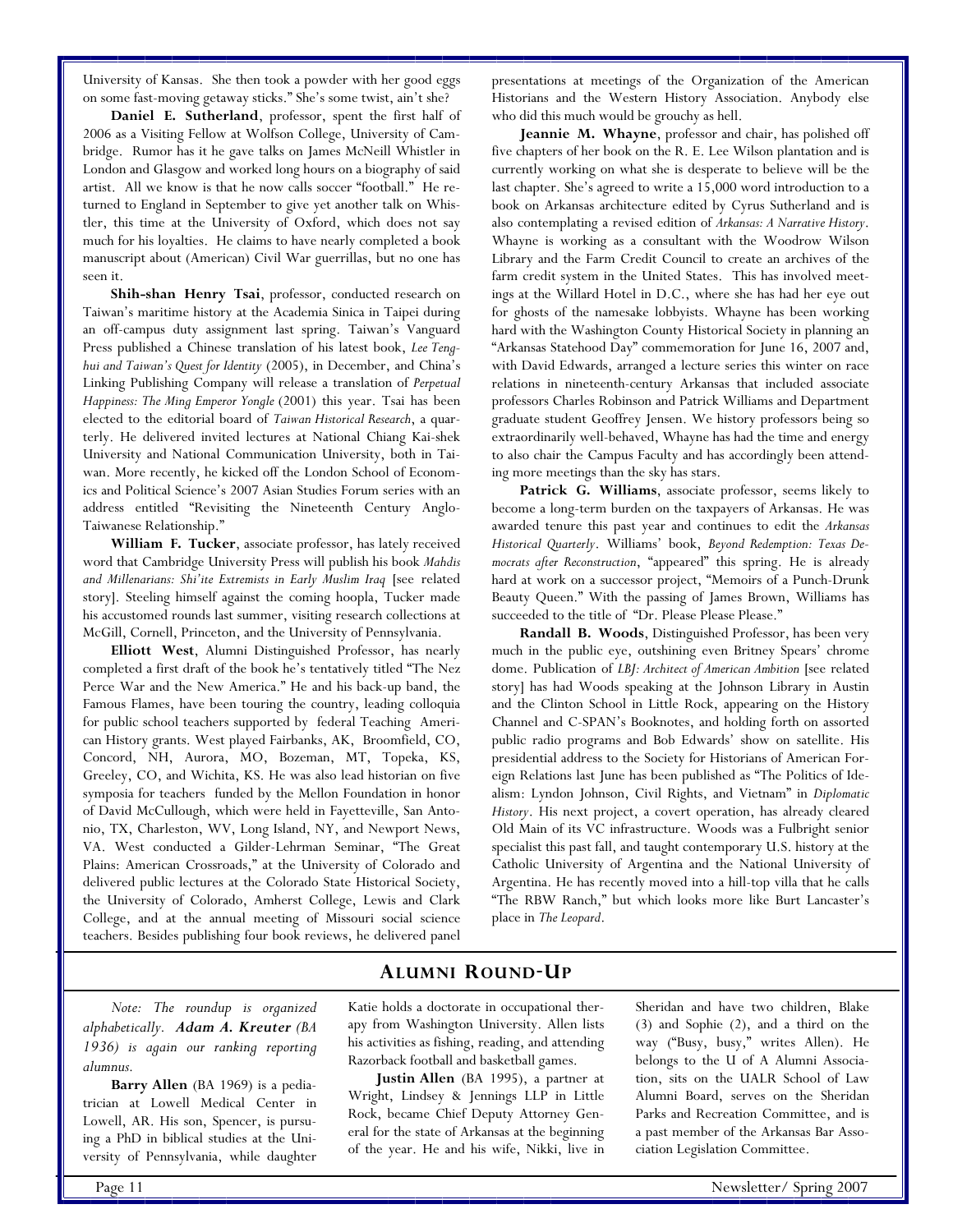**Ray Baker** (BSE 1961, MEd 1971) is giving both Richard Daleys a run for their money, having been elected to a fifth term as mayor of Fort Smith last November. He also teaches American history at Southside High School. Among his recent honors are the Woodmen of the World Honor for Outstanding Citizen, a Joint Committee Award from the American Legion, and the Polly Crews Hospitality Person of the Year Award.

**Lisa Beckenbaugh** (PhD 2002) and **Terry Beckenbaugh** (PhD 2001) are both historians with Dynamics Research Corporation, working for the U.S. Army at the Combat Studies Institute in Fort Leavenworth, KS. They have co-authored *On Point II: Transition to a New Campaign*, about U.S. Army operations in Iraq, which will be published this summer, and are now working on a book about Army operations in Afghanistan. Last May, they bought their first home– in Lansing, KS.

**Amanda Berry** (BA 2000) is a receptionist for a lobbying firm in Washington DC and is also working on a master's thesis in the museum studies program at Baylor. She enjoys watching the Razorbacks play with the DC Alumni chapter. Berry has a new nephew, George Noah Berry.

**Bob Besom** (MA 1971, PhA 1976) purports to be retired, but he and his wife, Patty, have begun writing a newspaper column for the *Northwest Arkansas Times*. "We explore a different local history subject each time. It usually involves some research, which I particularly enjoy. The column only comes out once a month, but that is plenty often enough! I've enjoyed welcoming the new Fayetteville bike path that goes right by our place."

**Heather (Walters) Bettinardi**  (BA 2003) is finishing a master's degree in public history at UALR and is outreach coordinator and educator for the MacArthur Museum of Arkansas Military History in Little Rock. She and her husband live in Conway with three sons (12, 10, and 8). She is active in her children's schools and the Arkansas Museum Association, and is assisting the Central High National Historic Site with an oral history project marking the fiftieth anniversary of the desegregation crisis.

**David Boling** (BA 1987, JD 1991) is a lawyer with the firm of Mitchell, Williams, Selig, Gates & Woodyard in Little Rock. Last fall, he participated in a symposium at the Clinton Presidential Center on preparing the U.S. and Japanese work forces for the global economy, which featured former U.S. Senator and Ambassador to Japan Howard Baker. Boling's wife, Mine Sasaguri, teaches at the Saturday School for Japanese children in Little Rock. They have two children, Christopher (4) and Ellen (2). Boling currently serves on the board of the U of A Alumni Association.

**Benjamin Boulden** (MA 1992) is a business reporter for the *Times Record* in Fort Smith and also writes a weekly column, "Inquire Within," in which he answers readers' questions, many of which pertain to local and Arkansas history. He's well prepared for the task. Boulden serves on the board of the Fort Smith Museum of History and on the editorial board of the *Journal of the Fort Smith Historical Society*. He is vice president of the Fort Smith Historical Society, webmaster of www.fortsmithhistory.com, and contributed articles on Gen. Frederick Steele and Fort Smith to the *Encyclopedia of Arkansas History and Culture*. Boulden married Jennifer Armstrong of Little Rock in November 2005. They've adopted a border collie named Marlowe.

**Bruce Breeding** (BA 1984, MA 1996) is adjunct instructor in history at Bluegrass Community College in Lexington, KY. He is also a PhD candidate in history at the University of Georgia. His dissertation deals with the integration of Hoxie schools in 1956.

Paul Brewster Sr. (BA 1986) is a pastor at Barlow-Vista Baptist Church in Hampstead, NC. He is finishing a dissertation titled "Andrew Fuller (1754-1815): Model Baptist Pastor-Theologian," and will earn a PhD in systematic theology at Southeastern Baptist Seminary in Wake Forest, NC, this May. He is a member of an editorial team overseeing *The Works of Andrew Fuller* project, a fifteenvolume collection that will be published by Paternoster Press. This summer, he will be delivering a paper at a Fuller conference at Southern Baptist Theological Seminary in Louisville. Upon earning his doctorate, he hopes to begin researching Andrew Fuller's impact on Baptist theology in the nineteenthcentury U.S.

**Loren L. Butler II** (BA 1949, MA 1950) lives in Lumberton, NC, and is professor *emeritus* of Byzantine history at the University of North Carolina-Pembroke. He enjoys reading and manufacturing Civil War uniforms. Butler's wife of fifty years, Mary Meachum Butler, died this past October. Their daughter, Lorell A. V. Butler, works at Northwestern University in Chicago.

**Jay Carney** (BA 1999) is a PhD stu-

dent at the Catholic University of America in Washington, DC, and is focusing on modern African mission history. A paper he wrote, "Reconsidering John Paul II's *Ecclesia in Africa* in the Shadow of the Rwandan Genocide," was selected for inclusion in the 2006 American Academy of Religion conference, while a piece on papal infallibility won the Washington Theological Consortium's ecumenical essay competition. His first child, Ruben James, turned one this past November. Carney writes: "I continue to kick the old soccer ball around and pull out the jazz trombone whenever possible. I also ran a half-marathon this year. Greetings to Profs. Coon, Kennedy, and Woods! Thank you for an outstanding grounding in historical analysis that continues to shape my graduate studies."

**Jean Turner Carter** (BA 1977, JD 1980) is Executive Director of the Center for Arkansas Legal Services in Little Rock.

**Jon David Cash** (BA 1979, MA 1983, PhD [University of Oregon] 1995) divided the 2005-2006 academic year between South Arkansas Community College, where he taught Arkansas history and Introduction to Geography, and North Georgia College & State University, where he taught the U.S. history survey sequence. He published an essay on the history of the St. Louis Cardinals in the *Encyclopedia of Major League Baseball Clubs* (Greenwood Press 2006). "The \$15,000 Slide," which Dr. Cash cowrote, was named a finalist for Feature Screenplay at the 2006 International Moondance Film Festival. It is based on his earlier book, *Before They Were Cardinals: Major League Baseball in Nineteenth-Century St. Louis* (University of Missouri Press, 2002), a finalist for the 2003 Seymour Medal, which is awarded to the year's best book of baseball history or biography. He now lives in his hometown of Crossett, works as a front desk clerk for the Lakewood Inn, and seeks the full-time teaching position that has eluded him.

**Ellen Compton** (MSE 1960, MA 1963) is still working in the Special Collections Department of the University of Arkansas Libraries, where she is now "the oldest employee except on the days when Ethel Simpson comes in part-time." Her primary responsibility is the Fay Jones Collection of drawing, slides, correspondence, books, and models (see http:// libinfo.uark.edu/SpecialCollections/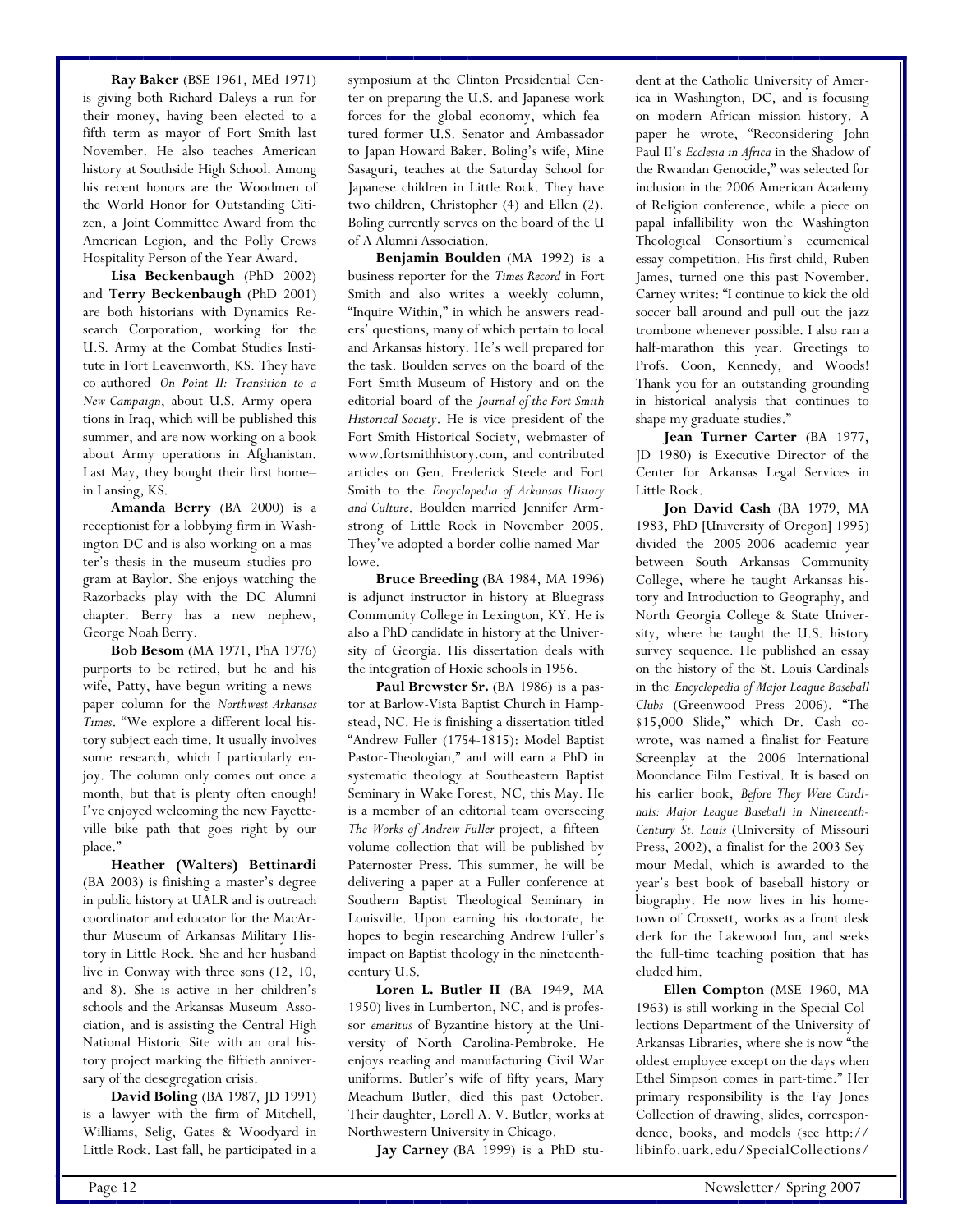manuscripts/FayJones). Compton writes for and enjoys the *Encyclopedia of Arkansas History and Culture*. Both her sons are married to lovely dark-haired women. She has two grandchildren, girl 10, boy 7, and "they are smart, loving, healthy, and good-looking."

**Harold Coogan** (BSE 1961, MA 1966) of Mena still says he is retired and is still on the Rich Mountain Community College adjunct faculty. He serves as a j.p. on the Polk County quorum court, and enjoys horse racing, fishing, performing weddings (when they don't interfere with the horse racing), traveling and "struggling with the spouse for control of the remote." His third son will soon be graduating from Oxford University with a PhD in hydrology. "That's just a fancy title for water witching. He should be able to make a pretty living during dry spells."

**Holly Harrison Cooper** (BA 1995) is in her ninth year of teaching history and French in Memphis, where she is chair of the foreign language department at Kingsbury High School. She writes: "My husband & I love parenthood. Our son is 15 months, and we are expecting another child this spring. Family has become my priority and, while I still enjoy teaching, I have really enjoyed becoming a mother." Cooper is a member of the American Council on the Teaching of Foreign Languages.

**Blair Muller Cockrum Cromwell** (BA 1996) is communications and event development director for the Bentonville Advertising and Promotion Commission and also teaches history classes part-time for the University of Phoenix Northwest Arkansas Campus. She serves on the board of Heritage Trail Partners, co-chairs the hospitality committee for the NWA Business Women's Conference, and chairs Bentonville's Multicultural Festival and the Bentonville Art Walk's media committee. She lives in Fayetteville with her husband, Joseph Richard Cromwell IV. They have two cats and a dog.

**Jeffrey T. Cumpston** (BA 1991) is administrative assistant and human resources manager for Nabholz Construction Corporation but also plays guitar and sings in the blues duo JC/BC. They went to Memphis in February to compete in the International Blues Challenge. He lives in Wesley, AR, with his wife, Tricia, and various four-legged companions. Their son, Marine corporal

Travis R. McKenna, was honorably discharged last July, having completed three tours of duty in Iraq. Cumpston writes, "I wish the best to all in the History Department, in particular my former professors. I would like to make special mention of Nudie Williams. He was an inspiring and challenging teacher." He adds, "Come see JC/BC on Dickson Street."

**John Kyle Day** (BA 1996, MA 1999) is visiting assistant professor of history at Quincy University in Quincy, IL, having earned his PhD at the University of Missouri last May. His wife, Rena Orujova Day, has been training to be an investment representative with Edward Jones Investments. She is opening a regional office just across the river from Quincy in Palmyra, MO. The Days' daughter "is growing like a weed."

**Thomas A. DeBlack** (PhD 1995) is associate professor of history at Arkansas Tech and president of the Arkansas Historical Association. He sure has a cute daughter.

**Tom W. Dillard** (MA 1975) heads the Special Collections department at the University of Arkansas Libraries. His history column "Remembering Arkansas" appears every Sunday in the *Arkansas Democrat-Gazette*.

**Richard B. Dixon** (MA 1954) is assistant professor *emeritus* of history at the University of Arkansas at Little Rock, where he taught between 1969 and 1973. He had served its predecessor institution, Little Rock University, since 1957. Mr. Dixon lives in Benton.

**Susan Dollar** (PhD 2004) is assistant professor at Northwestern State University of Louisiana in Natchitoches, where she teaches in the undergraduate program in history and the graduate program in heritage resources. She chaired a session at the Louisiana History Association meeting last May and in November presented a paper, in the company of Department alum Joe Key, at the annual meeting of the Southern Historical Association. In addition to being interviewed for a documentary film on the African-American experience after Reconstruction, she completed her portion of a National Park Service project, "Ethnographic Overview and Assessment: Cane River Creole National Historic Park–Phase I," wherein she developed historical overviews of various communities with traditional connections to the park and the national heritage area. Dollar sits on the board of directors of the Louisiana Historical Association and will chair the Phi Alpha Theta state committee. In January, the Louisiana Political Museum and Hall of Fame honored her for her efforts, thirteen years ago, in helping get the museum established.

She writes, "I'm doing well, feeling well, but working too hard. My dogs–Bud & Lucky–are fine & all is well with the world. I'm most grateful."

**Gerald Wayne Dowdy** (MA 1991) has recently published a book, *Mayor Crump Don't Like It: Machine Politics in Memphis* (University Press of Mississippi, 2006). He also contributed articles on Ash Flat, Cherokee Village, and Hardy to the *Encyclopedia of Arkansas History and Culture* and appeared in a documentary, *WKNO: The First 50 Years*. Dowdy is senior librarian and archivist with the history/social sciences department at Benjamin L. Hooks Central Library in Memphis and has been elected vice president of the Society of Tennessee Archivists.

**Brenna Orr Drindak** (BA 2005) is a substitute teacher and tutor. She enjoys motorcycle riding, hiking, teaching, and reading history books. Drindak's stepson has recently come home after a sixteen-month tour in Iraq. She writes "This degree has *not* helped me at all. I regret spending so much money, time, and energy on it!"

**Roger F. Farrer** (BA 2006) is currently a project manager for PB2 Architecture and Engineering in Rogers. He has been a Civil War reenactor for the past six years and a horse/cattle rancher. As a student, he earned membership in Phi Alpha Theta and the Golden Key National Honor Society and won two academic awards in history.

**Randy Finley** (PhD 1992) is professor of history at Georgia Perimeter College in Dunwoody. He published "Crossing the White Line: SNCC in Three Delta Towns, 1963-1967" in the summer 2006 edition of the *Arkansas Historical Quarterly*.

**Dennis Michael Finnigan** (BA 1974) is disabled now but in his working years served in the military. He also worked at one time as a reporter for the *Arkansas Democrat* and later as a psychiatric nurse for the state.

**Alice Usdin Fleeman** (BA 1978) is office manager for the Family Dental Center in Morrilton. Her son graduated from Vanderbilt last spring and is in the graduate program in public health at UAMS. Her daughter is a senior at the U of A, where she majors in speech pathology.

**Matthew W. Fleming** (BA 1975, JD 1978), Judge Advocate General Corps, Arkansas Army National Guard,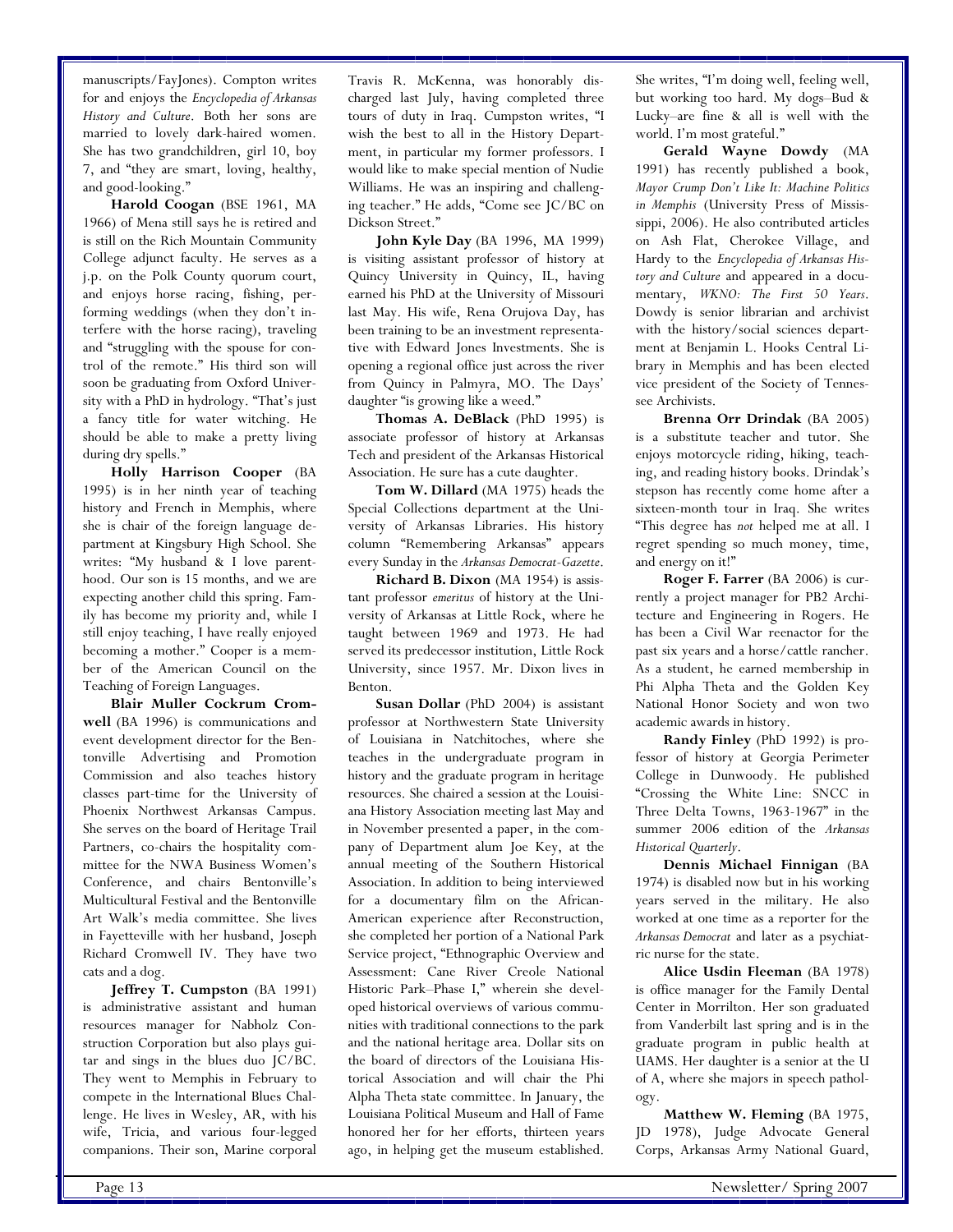is currently deployed to Afghanistan for a six-month tour in support of Operation Enduring Freedom. He is the staff judge advocate to Task Force Phoenix, which is training the Afghan national army. This is LTC Fleming's second tour of active duty in support of the war on terror. He served with the 39<sup>th</sup> BCT, Arkansas Army National Guard, when it was deployed to Iraq in 2004-2005. Fleming is also assistant U.S. attorney for the Western District of Arkansas.

**Mary Floyd** (BA 2005) received her Master of Arts in Teaching degree in secondary social studies from the U of A last spring. She teaches civics at West Fork High School.

**Tom Forgey** (MA 1966, PhA 1974) is associate professor *emeritus* of history at Southern Arkansas University, where he taught from 1965 to 2002. He also served in the Arkansas House of Representatives between 1989 and 1993.

**Buck T. Foster** (BA 1997, MA 1998) has recently published *Sherman's Mississippi Campaign* with the University of Alabama Press.

**Charles E. Gray** (MA 1950) is professor of history *emeritus* at Illinois State University and lives in Springfield, MO. He writes: "In reading recent History Department newsletters, I notice that each year the entries become fewer and fewer for the late 1940s and early 1950s. So, in order to preserve that portion of the newsletter, I thought it appropriate for me to submit a brief entry. I began my graduate work in history in 1949 and received my MA in 1950. Bob Reeser was my advisor. Not many of us still standing! Everything I see and hear about the History Department and the University of Arkansas is positive. Hence, I continue to be proud of that old 1950s vintage sheepskin. Although my other degrees are from Missouri State and the University of Illinois, I'll have to admit that there is just something extra special about having your name in concrete on a university sidewalk!"

**Richard L. Gray** (BA 1989) recently moved from Kansas City to Saint Louis, where he practices law with Moser & Marsalek, doing medical malpractice defense. His wife, Tara Jensen, is getting her LL.M. degree in tax law. Their son, Avery, 6, is in first grade and doing great. Daughter Olivia is 4 "and raring to go to school." Gray, as always, sends his special regards to Dr. Bukey.

**Matthew Gunn** (BA 2005) is in

his second year of law school at Columbia University (roar, lion, roar!). He will be a summer associate at Clifford Chance LLP in New York City.

Patrick D. Hagge (BA 2005) is a Department of Energy intern at Oak Ridge National Laboratory in Tennessee. He plans on starting graduate school in geography next year.

**Jill Hatley** (BA 1976, MA 1980) is division order analyst at Stephens Production Company in Fort Smith. Her favorite thing is her annual trip to London.

**Mary E. Heber** (BA 1960) is a retired teacher and lives in Cammack Village. She is a KidLife helper at her church, a mentor at Crisis Pregnancy Center, and treasurer and home group leader for the Lydia Prayer Fellowship. "Jesus is coming soon," she says. Her son, Christopher Heber, works in France as financial manager for Tetra Pac.

**Suki Lin Highers** (BA 1997) is enrolled in the MAT program at the U of A, preparing to become a secondary education social studies teacher on scholarship from the John and Jane Donaldson family. Last fall, she finished an intern rotation at Fayetteville High School teaching tenth-grade American history and eleventh-grade world history, "which was amazing," and is now interning at Holt Middle School, teaching seventh-grade geography, "which is so much fun!" One son, Kaid (8), is in the third grade at Washington Elementary in Fayetteville, and another, Jack Simon, is 4. "Family and school are all I have time for these days."

**Nathan D. Howard** (PhD 2005) served as a visiting professor at Wake Forest in 2005-2006, teaching world civilization and Greek history. Last April, he received a tenure-track appointment at the University of Tennessee-Martin and is teaching world civilization, Roman history, and Late Antiquity/ Medieval history. Last year he presented his research at the North American Patristics Society conference in Chicago and the Southeastern Medieval Association conference in Oxford, Mississippi. But he will be traveling to Oxford, *England*, this summer to read a paper at the International Congress on Patristic Studies. "My research continues to focus on the Cappadocian bishops of the fourth century and changes in the episcopal office of that period. Currently I am studying how the life of Macrina, eldest sister of two of the Cappadocian bishops, shaped the careers of her brothers in the clergy." Moving to Martin has required something of an adjustment, given its small size, but is a homecoming of sorts since most of Howard's family lives nearby in Memphis. He has purchased his

first home and works with the UTM cross country team on a voluntary basis. While living in Winston-Salem, Howard enjoyed traveling to Monticello, Appomattox, Gettysburg, Antietam, and, on the advice of Lynda Coon, the Outer Banks.

**Susan E. Carrell Huntsman** (BA 1996) says she's "still an attorney." She now lives in Sheboygan, WI.

**Elizabeth Jacoway** (BA 1966, PhD [University of North Carolina] 1974) has recently seen her long-awaited magnum opus, *Turn Away Thy Son: Little Rock, the Crisis that Shocked the Nation*, published by Free Press/Simon & Schuster. In 2006, she delivered papers at the Organization of American Historians meeting in Washington, DC, a National Coalition of Independent Scholars conference at Princeton, and the Oral History Association meeting in Little Rock, and had an article, "Richard C. Butler and the Little Rock School Board: The Quest to Maintain 'Educational Quality'," published in the *Arkansas Historical Quarterly*. One son, Timothy Watson, is in law school at the U of A, while the other, Todd, is getting an MA in journalism at New York University and recently had an article published in the *New York Times*. Dr. Jacoway lives in Newport, AR, and serves on the editorial board of the *Arkansas Historical Quarterly*.

**Paul J. James** (BA 1979, JD 1982), an attorney, is a partner at James & Carter, PLC, in Little Rock, a firm that has been in continuous existence for over twenty years. He is married to Sarah Lewis James who is an attorney with the U of A system in Little Rock. They have three children–Frances (12), Drew (10), and Caroline (7).

**Ben Johnson** (PhD 1991), associate professor of history at Southern Arkansas University, continues as vice president of the Arkansas Historical Association and sits on the board of editors of the *Arkansas Historical Quarterly.*

**Kyle Johnson** (BA 2001) is project coordinator with Mental Health America, formerly the National Mental Health Association, a leading advocacy non-profit for the rights of the mentally ill. He has enjoyed exploring Europe, including the U.K., Germany, and Bulgaria, over the past two years, and belongs to the Washington DC chapter of the U of A Alumni Association. He says he loves DC but travels back to Arkansas frequently to visit family, friends, and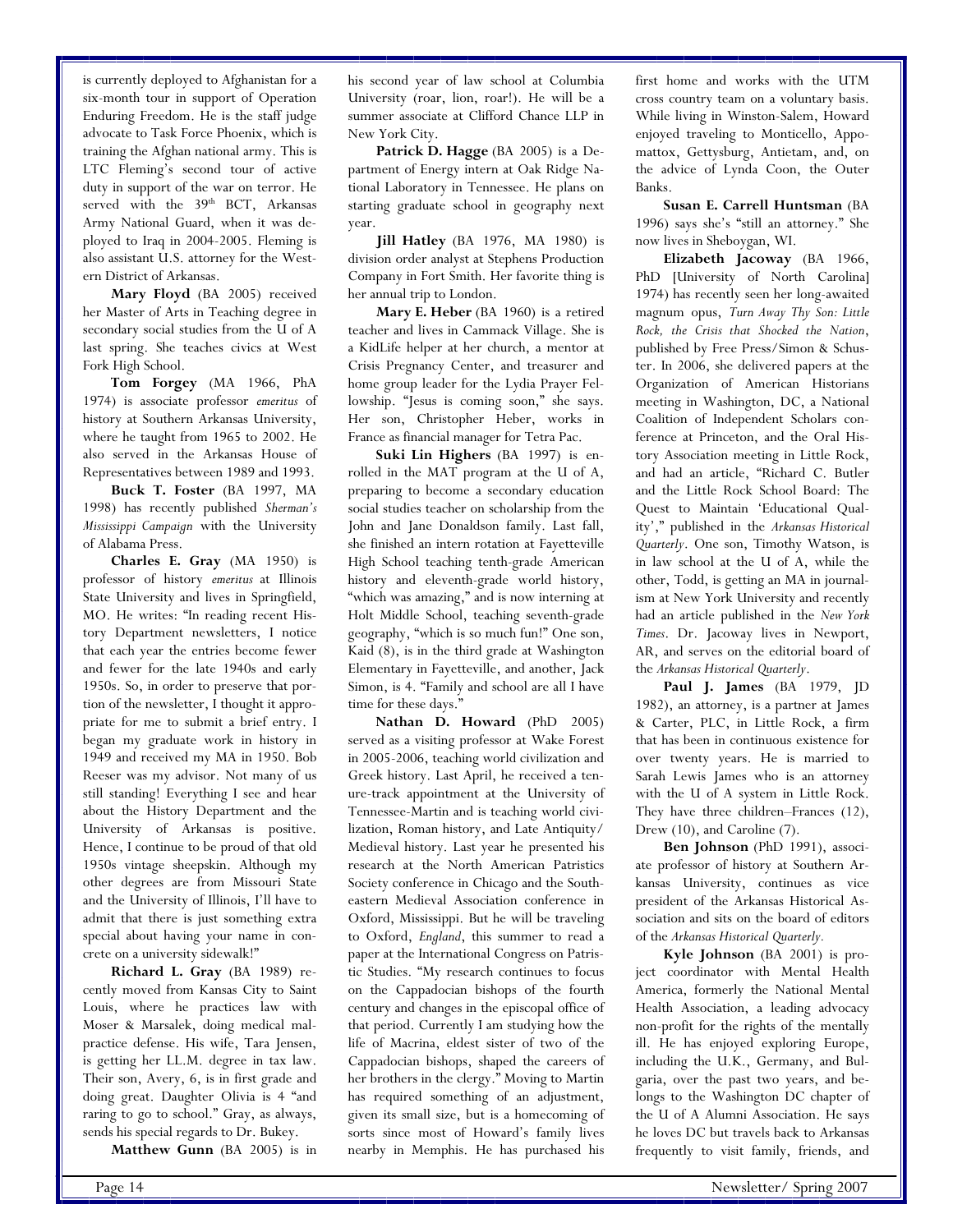old colleagues.

**Thomas E. (Pete) Jordon** (BA 1988/2000) is a screenwriter with thirteen full-length screenplays to his credit. In 2006, the University of Arkansas produced his long-form documentary on Silas Hunt, who desegregated the school in 1948. Among other things, Jordon has also been working on scripts for Liberty Studios, based in San Diego, and has had two short stories, "Time on His Hands" and "A Pocket Full of Hours" selected for anthologies. He writes the "Arkansas Frontier" blog for the *Arkansas Times*. Jordon lives in Lincoln, AR, and his youngest child is "tearing into kindergarten."

**Joseph P. Key** (PhD 2001), assistant professor of history at Arkansas State University, has been elected to the board of trustees of the Arkansas Historical Association.

**Adam A. Kreuter** (BA 1936) lives in Sturgeon Bay, WI, and is a retired attorney. He lists his activities as "mostly seeing the doctor. On paper, he tells me I am in great shape." Kreuter writes: "In my 92<sup>nd</sup> year, the future is too close and the past gets better with age and the telling of its history. My family is perfect (overlooking a few faults). My wife, Jane, and me are happy to have lived long enough to become a 'problem' to our children."

**Joe Lindsey** (BA 1972) and Barbara L. Lindsey (BA 1972) of West Fork are both caterers and like to travel. Joe had both hips replaced in Bangkok last summer.

**Barbara J. Love** (MA 1967, EdD [University of Massachusetts], 1972) is professor of social justice education at the University of Massachusetts, Amherst. The university's School of Education has named her outstanding teacher of the year.

**Bobby L. Lovett** (MA 1969, PhD 1978) is professor of history at Tennessee State University. His most recent book, *The Civil Rights Movement in Tennessee: A Narrative History* (University of Tennessee Press, 2005), won the 2006 Tennessee History Book Award from the Tennessee Library Association and the Tennessee Historical Commission. Dr. Lovett has been elected to the board of editors of the *Tennessee Historical Quarterly*.

**John Monroe** (BA 1990) is vice president in the Professional Banking Division at Metropolitan National Bank in Little Rock. He has been with the bank

since March 2004. Last year, *Arkansas Business* named him one of their "40 under 40," and he is a member of the current Greater Little Rock Chamber of Commerce leadership class. Monroe is married to the former Leslie Vaught, who received her BA in zoology from the U of A and is a dentist in private practice with Richardson and Monroe in Little Rock. They have one son, William, who is five. Monroe currently serves as a deacon at Second Presbyterian Church in Little Rock and writes, "In the little free time I have, I enjoy golf, fishing with my son, hunting, and travel."

**Donald R. Montgomery** (BA 1974, MA 1977) of Prairie Grove retired on July 31, 2006, after twenty-eight years with Arkansas State Parks. He sits on the board of trustees of the Arkansas Historical Association and is program director and newsletter editor for the Civil War Roundtable of Northwest Arkansas. Montgomery enjoys writing Arkansas and U.S. history, computer surfing, movies, and sports. He has three grandchildren.

**John H. Morris** (BA 1959, MA 1969) has been teaching American history and western civilization at Northwest Arkansas Community College but declares himself "now more permanently retired." He had knee replacement surgery last fall. Morris lives in Farmington.

**James R. Moulton** (BA 1982, MA 1986, PhD [University of Denver] 2000) is assistant professor and social sciences coordinator at Johnson & Wales University in Denver. He has recently published *Peter the Great and the Russian Military Campaigns during the Final Years of the Great Northern War, 1719- 1721*, based primarily on eighteenth-century Russian language sources. The book is available from University Press of America (www.univpress.com). Dr. Moulton enjoys fly fishing, skiing, Swiss-German cuisine, and quail hunting.

**Lester Niblock** (BA 1981) has been a officer in the Marine Corps for over twentyfive years. Currently, he is the chief of plans for the European Command in Stuttgart, Germany. He received a Legion of Merit for his service as dean of students/deputy director at the Marine Corps Command and Staff College, 2003-2005, and director of the Marine Corps War College, 2005-2006. He lists his activities as "skiing in Switzerland and Austria, acting as a 'pack mule' as my wife searches for the best deal in chez crystal, Italian pottery, and European antiques, and attending kids' sports–soccer and wrestling." Niblock is looking forward to attending the U.S.-French dedication on Memorial Day at

the Belleau Wood cemetery ("a special place in the hearts of all Marines").

**James E. Page** (MA 1975, PhA 1979) lives in Lady Lake, FL, and is a history professor at American Military University and the Villages Lifelong Learning College. Last autumn, he introduced a new course, "The Glory of Greece."

**Marianne L. Park** (Brooks-Pryor) (BA 1986) lives in Cabot, where she is the mother of five children, the eldest of whom is a senior and the youngest of whom is in kindergarten. She belongs to Cabot Country Cruisers, a running and biking group, and completed the L.A. Marathon last March and the Ford Ironman Florida in November. She is a member of Fellowship Bible Church in Little Rock and is involved in this church planting a new one in Cabot.

**Sarah Monroe Priebe** (BA 1998, JD 2001) is deputy prosecuting attorney for the Sixth Judicial District of Arkansas (Pulaski County). She had a son, Jeffrey Thomas Priebe, last August.

**Mark Pryor** (BA 1985) represents Arkansas in the United States Senate.

**Benjamin H. T. Purvis** (BA 2003) is a doctoral candidate in history at the University of Mississippi. As a second year PhD student, he lists his activities as "lots of reading, writing, and coffee swilling." He sends his greetings to Dr. Whayne, Dr. Starks, and Dr. Pierce.

**Lyndsey (Duckworth) Randall** (BA 2005, MAT 2006) teaches world history and civics at Bentonville High School.

**Cortney Don (Rakestraw) Rogers** (BA 1998) has been a marketing associate for SYSCO Food Services of Arkansas for six years. She is also a cheerleader for the ABA professional team, the Arkansas Aeros. He has been married to Travis Rogers for three and a half years.

**Budd Saunders** (BA 1963, MA 1965, ABD) writes that he is retired but continues "to bother Republican thugs" by writing a weekly column for the *White River Valley News*. He reports his activities are "same as last year. Active in support of Troopies and veterans. Yeller Dawg Democrat." He counts his honors and awards as "Republicans don't like me. Like I give a damn." Saunders is a grandfather for the first time. #1 son, a graphic artist and martial arts master and guru, is the father, while the mother of Leo Madison Drey-Saunders (future as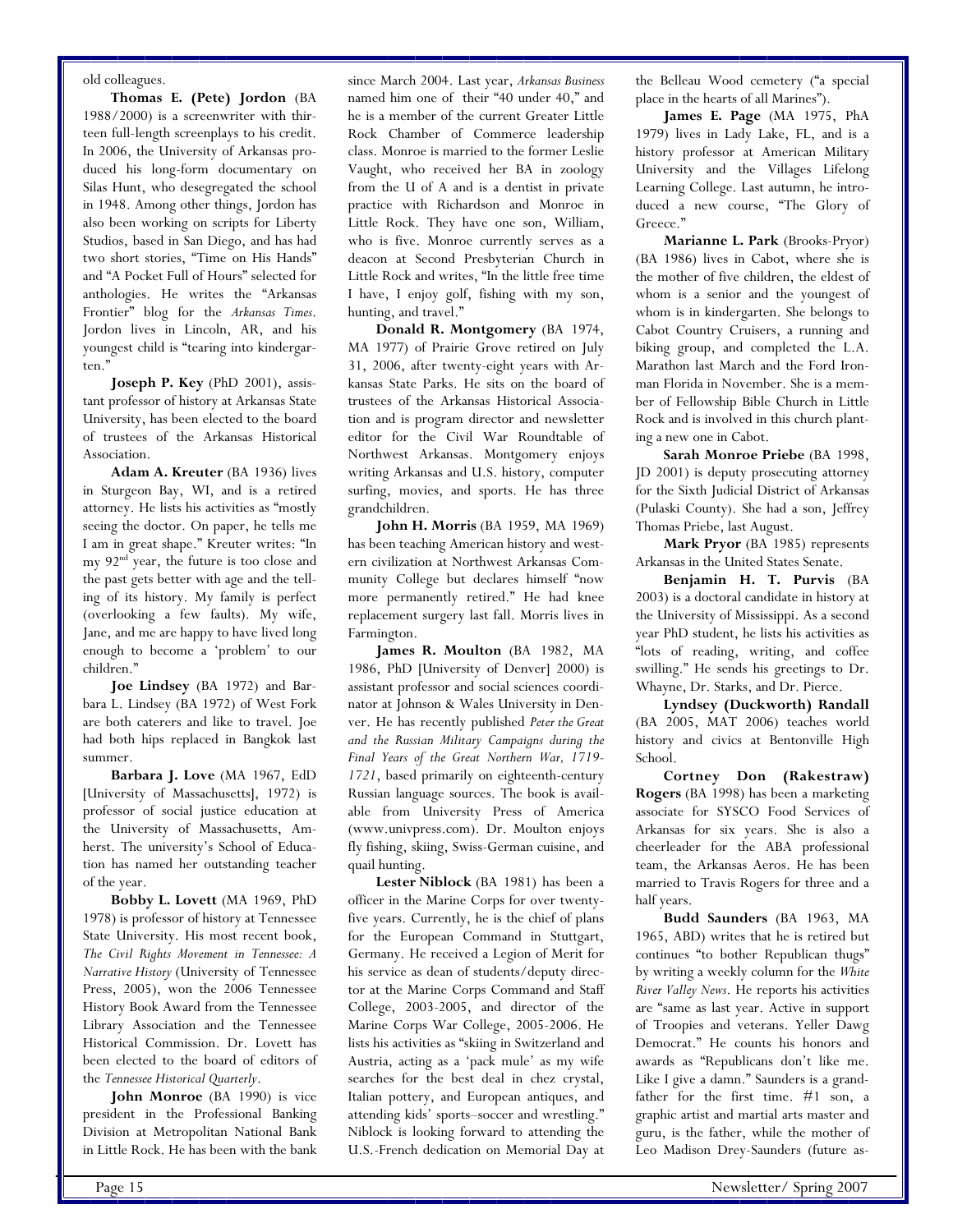tronaut) is an MD from Harvard. Saunders' other son has a landscape business and is a US Navy vet, who is married to a teacher. Saunders' step granddaughter is a bright, beautiful fourteen year old. Saunders has been married for twentyfive years to Nancy Armitage Miller, who is retired from U of A. They still live in the woods in an old house and are still involved with Vietnam Veterans Against the War. Budd Saunders likes to quote another VVAW member, John W. Kniffin, Sgt. USMC: "I have taken an oath 'to defend the government and constitution against all enemies foreign and domestic.' What do I do when my government becomes the greatest enemy of the constitution?"

**Roger Schultz** (PhD 1989) was recently named dean of the college of arts and sciences at Liberty University in Lynchburg, VA.

**Annamarie Slikker** (BA 2002) is legislative associate with Earthjustice in Washington, DC. She is a member of the state bar of California.

**Betty Newton Smith** (MA 1971) retired in l999, after teaching history for twenty-eight years at Fayetteville High School. She enjoys traveling, sewing baby quilts, and taking pictures, and is active in mission projects at her church and volunteer services for the elderly and sick. Mrs. Smith has received the Martin Luther King Jr. Community Service Award from the U of A (1993), the J. C. Penney Golden Rule Award (1997), the PBS Club Service Award (1999-2000), and the Northwest Arkansas Dr. Martin Luther King Jr. Planning Committee Award (2002). She is married to Leortice Smith, and they have two sons: Leortice, Jr.(married to Tonia) and Trebus (married to Alana), and a grandson, Xavier, who is two. The Smiths cruised to Alaska last May and had a wonderful trip, then spent time in Redmond, WA, enjoying their grandson.

**Carrie M. Smith** (BA 2005) teaches U.S. history and sociology at Greenwood High School. She coaches varsity co-ed cheer and pom there and has been honored as NCA rookie coach of the year. She will marry her highschool sweetheart this May.

**Emily Jordan Smith** (BA 2003) is a fourth-year pharmacy student at UAMS in Little Rock. She is engaged to be married to Rob Yoder of Little Rock this June.

**Rachel J. Smith** (BA 2002, MA

2004) is currently working on a PhD in history at the University of Mississippi and teaches two classes a semester as a graduate assistant. All she reports under activities is "studying for comprehensive exams in April."

**Dena Alter Spears** (BA 1975) of Little Rock has been a teacher for fifteen years and in pharmaceutical sales for seven. She's married to Ronnie Spears and has three children: Corbin Levin (27), Catherine McGlothin (24), and Jacob Spears (20), who is currently enrolled at the U of A.

**Steve Straessle** (BA 1992) teaches social studies and is principal of Catholic High School for Boys in Little Rock. He and his wife, Ann Louise, celebrated the birth of their fifth child, Kathleen Louise "Kate" Straessle, on October 30, 2006. Straessle enjoys running and reading.

**Jesse Taylor, Jr.** (MA 1966, JD 1968) has retired after thirty-four years with the May Department Stores Co. and Federated Retail Holdings, Inc., where he was senior counsel working primarily in the loss prevention/security, employment, and risk management areas. He lives in Kirkwood, MO, and says that now that he is retired he plans to catch up on his reading (history, of course), grow a beard, and continue to play on the senior softball circuit (including in national tournaments). After earning his masters degree in the History Department, Taylor graduated from the U of A Law School and then spent three years in the Marine Corps as a captain in JAG. He is still in contact with fellow classmates and good friends Dr. Tom Young and Dr. John Barham and would like to hear from more in his class. He has fond memories of the Department but "cannot say the same for Law School."

**Christopher T. Teter** (BA 1987) of Fort Smith is Family Services Coordinator for the State of Arkansas. He enjoys photography, poetry, fishing, guitar, and camping, and is a member of the Beer Can Collectors of America. His daughter, Carolanne (13), was recently inducted into the Bill Alverson Honor Society at Chaffin Junior High in Fort Smith. Teter writes that he recently saw Elliott West on a television documentary about Annie Oakley. "He looked great!!"

**Tommy R. Thompson** (MA 1965), professor emeritus at the University of Nebraska at Omaha, is working on a Civil War article and family genealogy and also reads history and nineteenth and twentieth-century American and British literature. Last fall, he took part in the Annual Juvenile Diabetes "Walk to Cure Diabetes" in Colorado Springs (his granddaughter there has diabetes). He

visited his daughter and her family in Orlando twice this year, visiting historical sites along the way.

**Kermit F. Tracy** (BA 1985) is a Union Pacific locomotive engineer based in North Little Rock and also chief warrant officer 2 with the Arkansas Army National Guard. He served with the  $10<sup>th</sup>$ Mountain Division in the Kosovo Force Rotation, September 2001-May 2002, and is a veteran of Operation Iraqi Freedom, August 2003-May 2005 (39th BCT, Arkansas Army National Guard, with 1<sup>st</sup> Cavalry Division, USA). He and his wife, Annette, have been married sixteen years and have two daughters, Eryn and Morgan.

**Gilbert P. Verser (**BA 1999, MA 2001) recently took the bold step of leaving his position in admissions at the University of Missouri (what he calls "the mock political world of university administration") to work as an adjunct instructor of history. He teaches three classroom courses at Moberly Area Community College in Missouri, an online course through MACC, and online courses for U of A CC-Morrilton and ASU-Beebe. He writes: "Since most of my work is home-based I now find ample time to read what I wish. For the last several months I've been captivated by biographies of our early presidents, diplomats, justices, etc. My eyes have caressed Chernow's *Hamilton*, McCullough's *Adams*, Nagel's *JQA*, Remini's *Jackson*, and Unger's *Lafayette*." Verser's wife, Rebecca, just completed a degree in communication at Missouri, so they don't know where they'll end up next. Their beautiful little girl, Claudia Mae Verser, is two. "Parenthood certainly does change your outlook on life."

**Jerry Vervack** (BA 1966, MA 1977, PhD 1990) is dean of social and behavioral sciences and education at Northwest Arkansas Community College. He's published an article on th desegregation of Hoxie schools in the online *Encyclopedia of Arkansas History and Culture*. He has two daughters, Natalia and Alexandra, who are from Kazakhstan. They are nine and six.

**Dennis M. Wagemann** (BA 2004) is admissions advisor at Northwest Arkansas Community College. You might recall that in last year's report he insisted "2006 is the year of the Cubs!!" Undeterred, he's saying the same thing about 2007. Wagemann describes his activities as "voting Democratic and bask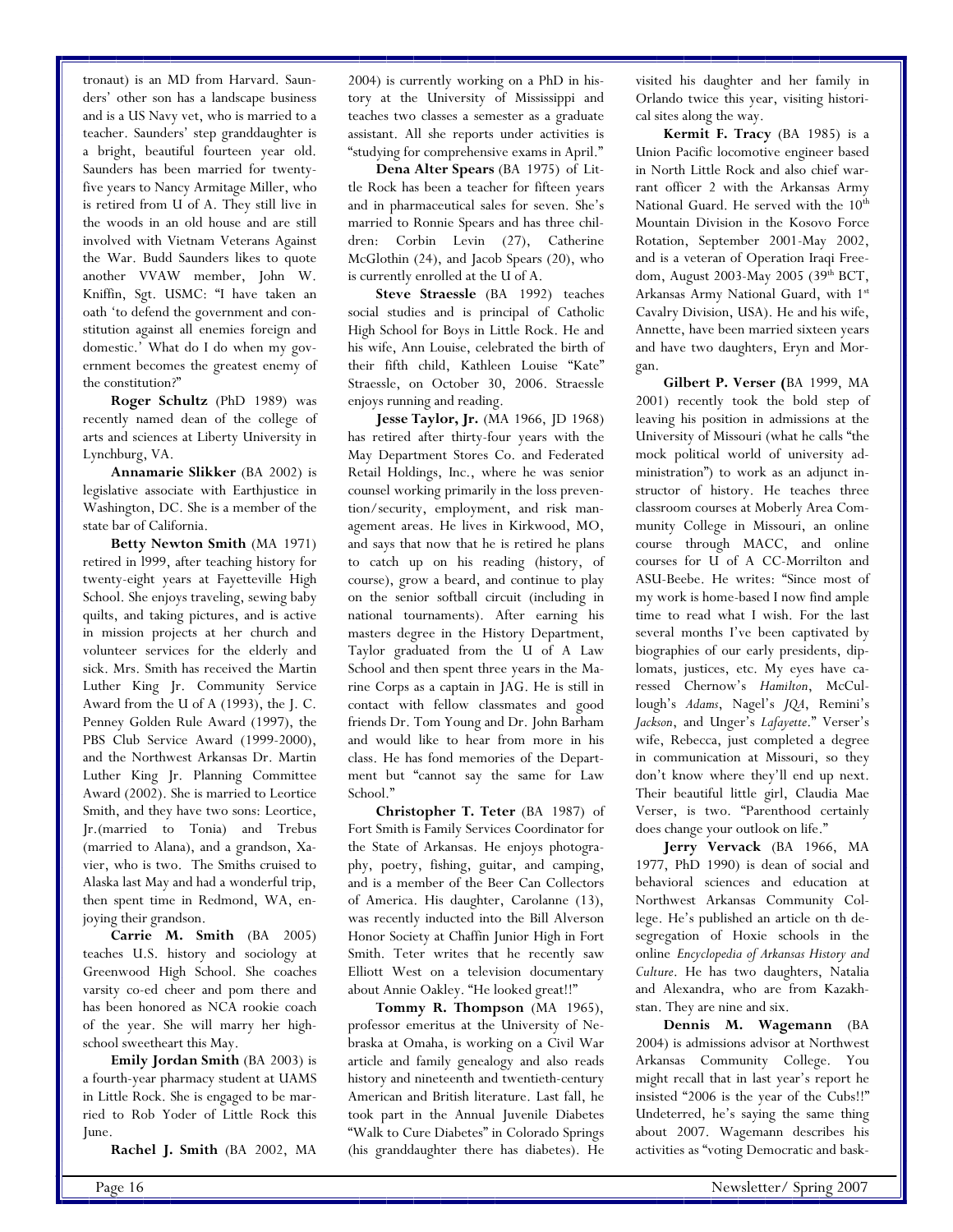ing in the glow of victory."

**Robert E. Wahlman** (BA 1978) has served as chief financial officer of Merrill Lynch Bank USA, a \$60 billion institution, since 2003. He has published two books, *A Guide to Accounting, Financial Reporting and Auditing in the Federal Government* (1990) and *The Bank of New England: Failure and Resolution* (1991). A Certified Public Accountant, Wahlman was appointed U.S. Government Accountability Office Accounting Fellow in 1990 to investigate bank failures and bank examination practices. He has been married to Patricia Lyon since 1984. The couple have three sons (17, 15, and 12), and Wahlman coaches their soccer, basketball, and baseball teams. Since leaving Arkansas in 1981, he has lived in New Orleans, Washington, DC, Columbus, OH, Aron, CT, and now New Hope, PA. He writes, "While my career path has deviated from original research and writing, the investigative, analytical, and writing skills I started developing as a history student at the University of Arkansas have been key to my career successes. I use these skills every day in my current tasks."

**Elizabeth Salisbury Warren** (BA 1994) is a health law attorney at Bass, Berry & Sims, PLC, in Nashville, TN, and was recently named member of that firm. She and her husband, Kevin, have two sons, Jude (3) and Xavier (1). She writes, "I've just started to try to interest Jude in history. One of the main roads in Nashville is called 'Old Hickory.' He keeps asking where 'New Hickory' is. My attempts to explain that 'Old Hickory' was a nickname for Andrew Jackson and that there is no 'New Hickory' have not been persuasive."

**Tawana Phillips West** (BA 1968) is library/media specialist but plans to retire from teaching at the end of this school year. Last year, she was selected Teacher of the Year at Walker Elementary School in Springdale. West's husband, Leon, is a professor of mechanical engineering at the U of A, son Jason (U of A BSE) is a systems analyst at Texas Instruments in Dallas, and daughter Cara (Wellesley 2003) is attending graduate school at the University of Chicago. West is active in the American Library Association, the American Association of School Librarians, the Arkansas Association of Instructional Media, and the Smocking Arts Guild of America.

**Shanna Wilcox** (BA 2002) is a

registered dental hygienist in Missouri but has been taking extended maternity leave to care for her baby daughter, Kathryn "Katy" Shayne Wilcox, born last June. "I love being a mommy!" she says.

**Emily Boggan Wineland** (MA 2006) married Andre Wineland, a third-year medical student at UAMS, last June. They live in Little Rock. She is a lobbyist with DBH Management Consultants, a contract lobbying firm. When she's not working ("which is rare") she rock climbs, slalom skis, and volunteers with a number of nonprofit and political organizations.

**James A. Wooten** (MA 1950) of Shreveport is retired, having been a special agent with the Federal Bureau of Investigation. He lists his activities as hunting and looking after his grandchildren.

Patrick Zollner (BA 1989) has been promoted to director of the Cultural Resources Division of the Kansas State Historical Society. This division contains the State Historic Preservation Office staff as well as the Archeology Department. He has also served as the Deputy State Historic Preservation Officer since February 2006. Zollner and his wife, Lynne, who is Historic Resources Administrator for the city of Lawrence, live in Lawrence with their children, Elizabeth (second grade) and Joseph (pre-K).

#### **Deaths**

**Suzanne Maberry** (BA 1980) died November 23, 2006 in Fayetteville. Born in Dallas and well-traveled before her arrival here, she remained a presence in our department long after earning a bachelor's degree with honors. Suzanne worked in the office and on the college staff, and served as assistant editor of the *Arkansas Historical Quarterly* in the early 1990s. She also worked for Louisiana State University Press, was treasurer of the Southern Association for Women Historians, and befriended many on our faculty. In a moving eulogy, Lynda Coon recalled Suzanne's "smoky, throaty, devilish laughter," and the special place she held on "Pill Hill," Fayetteville's own Left Bank (so known for the neighborhood's proximity to an earlier incarnation of Washington Regional Medical Center). "Suzanne became a repository of local memory, a sage advisor to Pill Hill's assorted inhabitants and a creator of festive space. Her death has left a tear in the social fabric of Pill Hill that will require a long time to mend."

**Efton G. Swain** (MA 1953) died November, 7, 2006, at his home in Wesley, AR. He was born on March, 27, 1920 in Porum, OK, and joined the Marines Corps on November 6<sup>th</sup>, 1941. During the Second World War, he was a radio operator and served as sergeant for a the group that repaired radio equipment for all planes at Henderson Air Base in the Solomon Islands. He received a commendation for air raids conducted in September 1943. He married Leta Avis Counts while in the Marines, and was honorably discharged in November 1945. Swain obtained a BA in History and English from Harding College, and later earned a master's degree in our department at the U of A. He began a long career of teaching and coaching basketball in 1949. He worked as principal of the Winslow and Elkins schools, moved to Oregon, and then to Sacramento, CA. In 1968, he returned to his wife's hometown of Wesley. He subsequently taught English and coached for the Huntsville public schools, retiring in 1984. Swain also coached summer Razorback basketball clinics at the U of A until 1986.

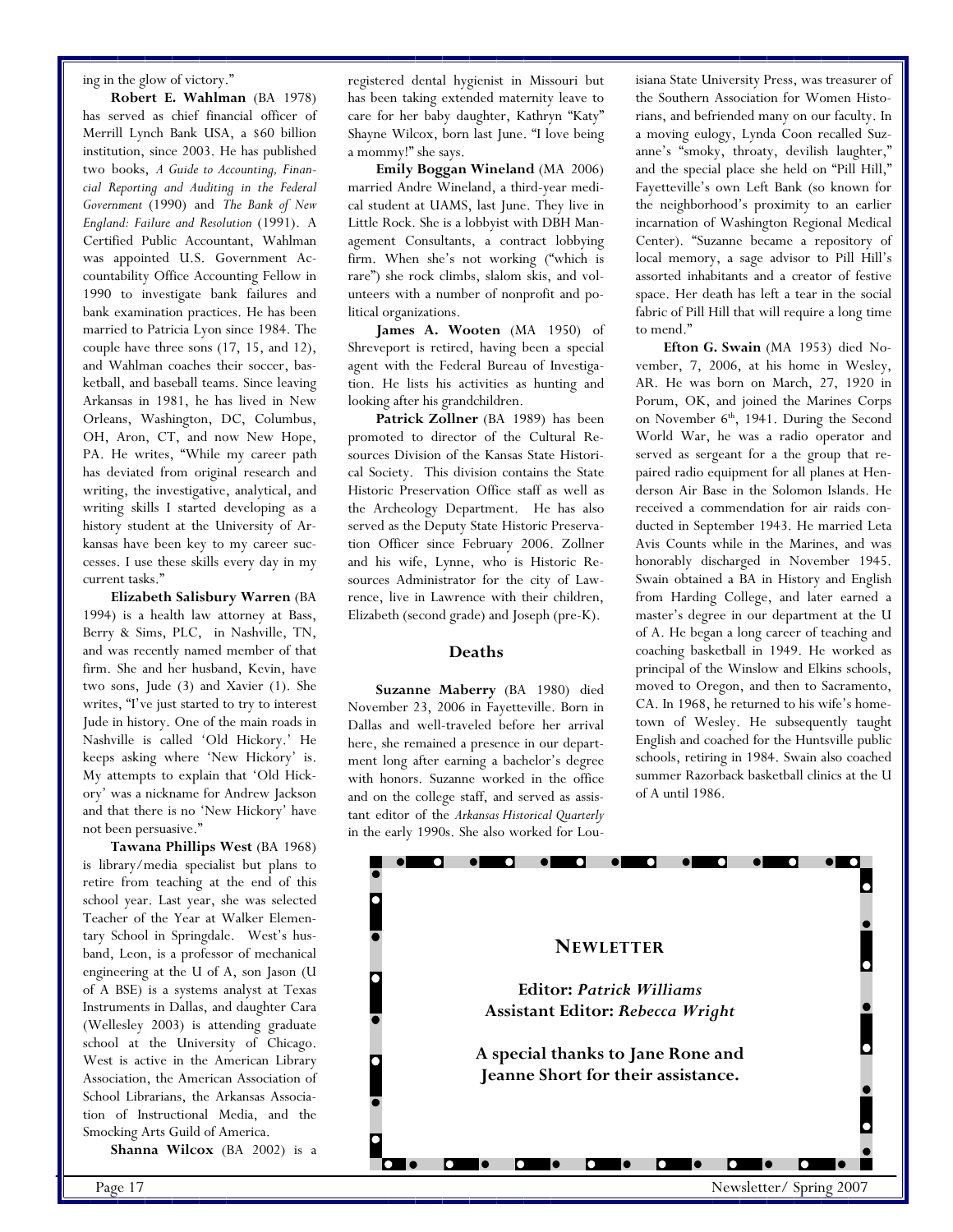# Contributors 2006

Mrs. Mary K. Bellamy Mr. David Boling Dr. James S. Chase Mr. Willyerd and Dr. Marta Collier Dr. Susan E. Colvin Mrs. Margaret Bundrick Davison Mrs. Mary E. Dillard Dr. Basil and Mrs. Virginia Dmytryshyn Mrs. Eugenia T. Donovan Mr. Wooten Epes Jr. Federated Department Stores, Incorporated Mrs. Eleanor Bodenhamer Frank Ms. Jill Geer W.K. Kellogg Foundation Mr. Norman G. Weiner and Ms. Laura

S. Lieber Mr. Matthew B. Lohse Mr. Lynn Morrow and Mrs. Kristen Morrow Mr. Greg Nabholz Mr. William C. Peters Mr. Ben and Mrs. Amber Cornwell Pinter Dr. Bobby L. Roberts Mr. Sydney H. Smith Mr. Joe P. Spaulding Dr. Roger H. Sublett Mr. Jesse Taylor Jr. Dr. Ralph V. Turner Mr. Robert E. Wahlman Ms. Elizabeth Salisbury Warren

# **ANOTHER WAY TO SUPPORT** ARKANSAS HISTORY

Membership in the Arkansas Historical Association is one of the best bargains in history. For twenty dollars a year, or thirty-five dollars for two years, you will receive the *Arkansas Historical Quarterly* every three months, a newsletter, and an invitation to the Association's annual conference. For the best in Arkansas history, contact:

# **The Arkansas Historical Association**

Department of History, Old Main 416

University of Arkansas

Fayetteville, AR 72701

(479) 575-5884

*dludlow@uark.edu*